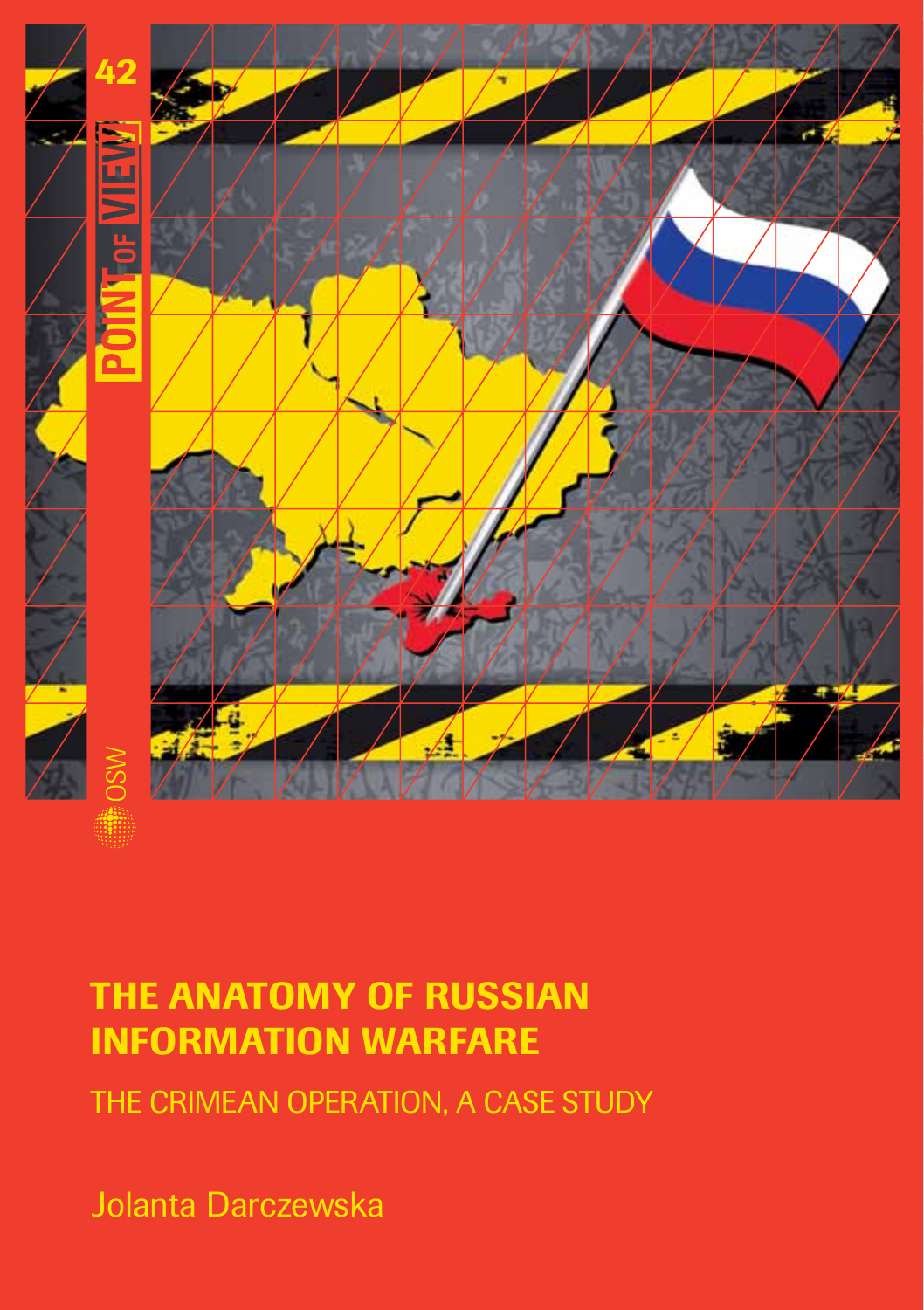

NUMBER 42 WARSAW MAY 2014

# The anatomy of Russian information warfare

the Crimean operation, a case study

Jolanta Darczewska

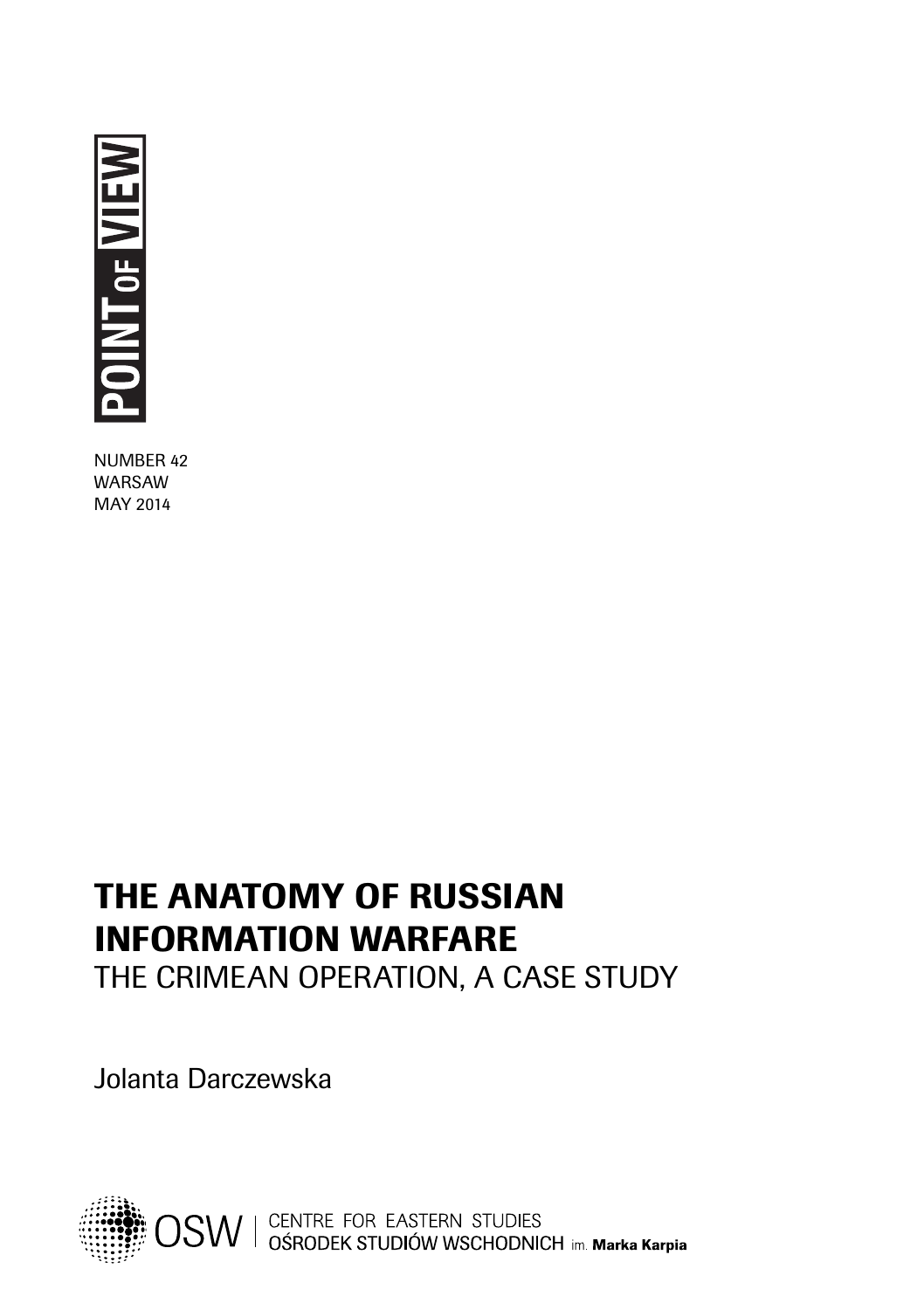© Copyright by Ośrodek Studiów Wschodnich im. Marka Karpia / Centre for Eastern Studies

Editor Anna Łabuszewska

Co-operation Halina Kowalczyk, Katarzyna Kazimierska

**Translation** Ilona Duchnowicz

Co-operation Nicholas Furnival

Graphic design PARA-BUCH

DTP **GroupMedia** 

Photograph on cover Shutterstock

# **PUBLISHER** Ośrodek Studiów Wschodnich im. Marka Karpia

Centre for Eastern Studies

ul. Koszykowa 6a, Warsaw, Poland Phone + 48 /22/ 525 80 00 Fax: + 48 /22/ 525 80 40 osw.waw.pl

ISBN 978-83-62936-45-8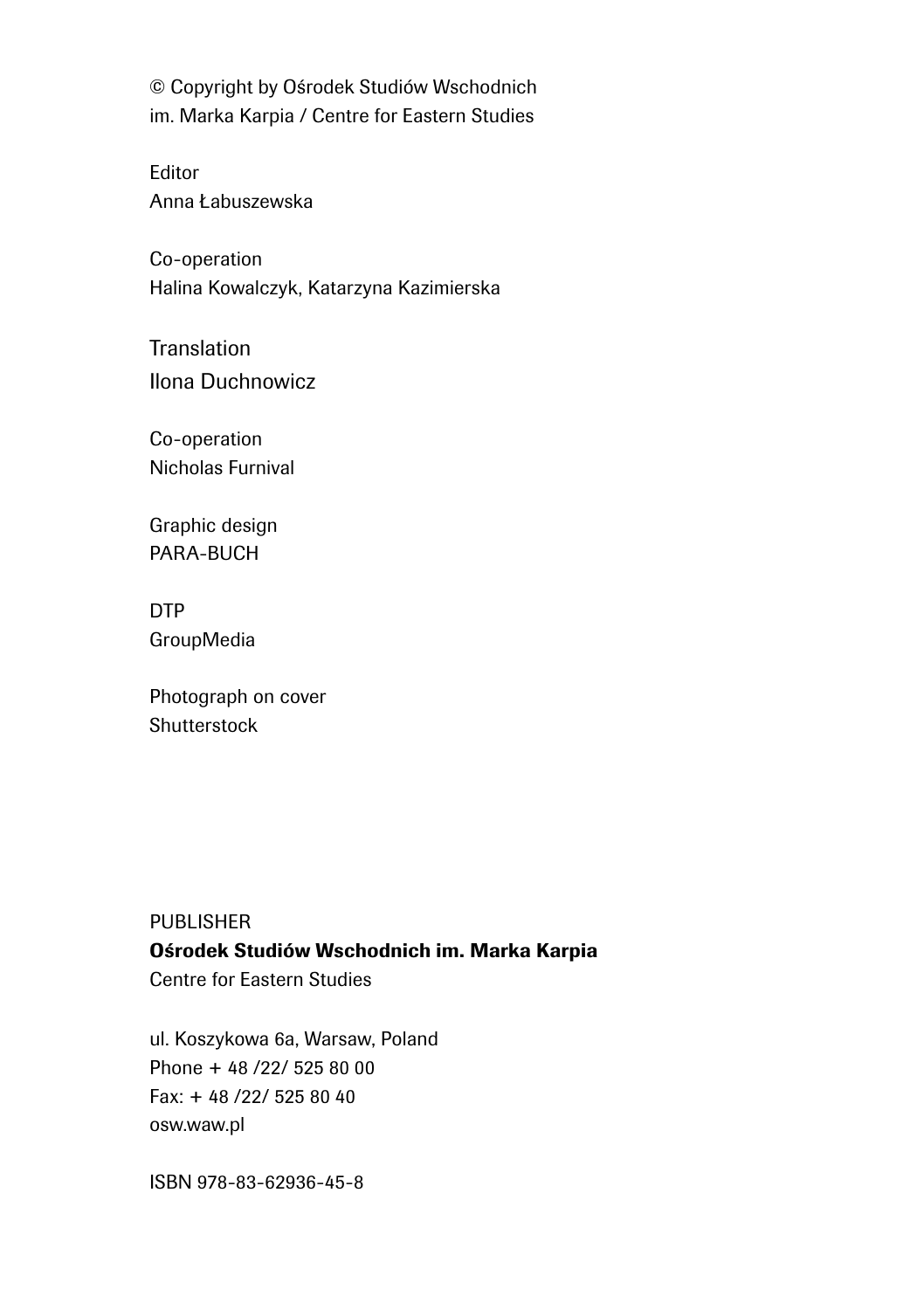# **Contents**

### Introduction **/5**

# MAIN POINTS **/7**

### **I.** Russian information warfare theory **/9**

- **1.** The revival of the topic **/9**
- **2.** Building the 'information front' base **/10**
- **3.** General characteristics of information warfare theory **/11**
- **4.** Information warfare in Russian geopolitical doctrine **/13**
- **5.** The Panarin school **/14**
- **6.** The Dugin school **/17**
- **7.** The ideological 'engine' of information struggle **/18**
- **8.** The Eurasian project vs. the Ukrainian issue **/20**

### **II.** Information warfare in geopolitical practice **/23**

- **1.** 'The technology of victory' **/23**
- **2.** Propaganda as the basic instrument of information operations **/25**
- **3.** Network propaganda operations **/26**
- **4.** 'The Dugin network' **/28**
- **5.** Network institutionalisation **/29**
- **6.** Innovations in real life **/31**

### Conclusion **/33**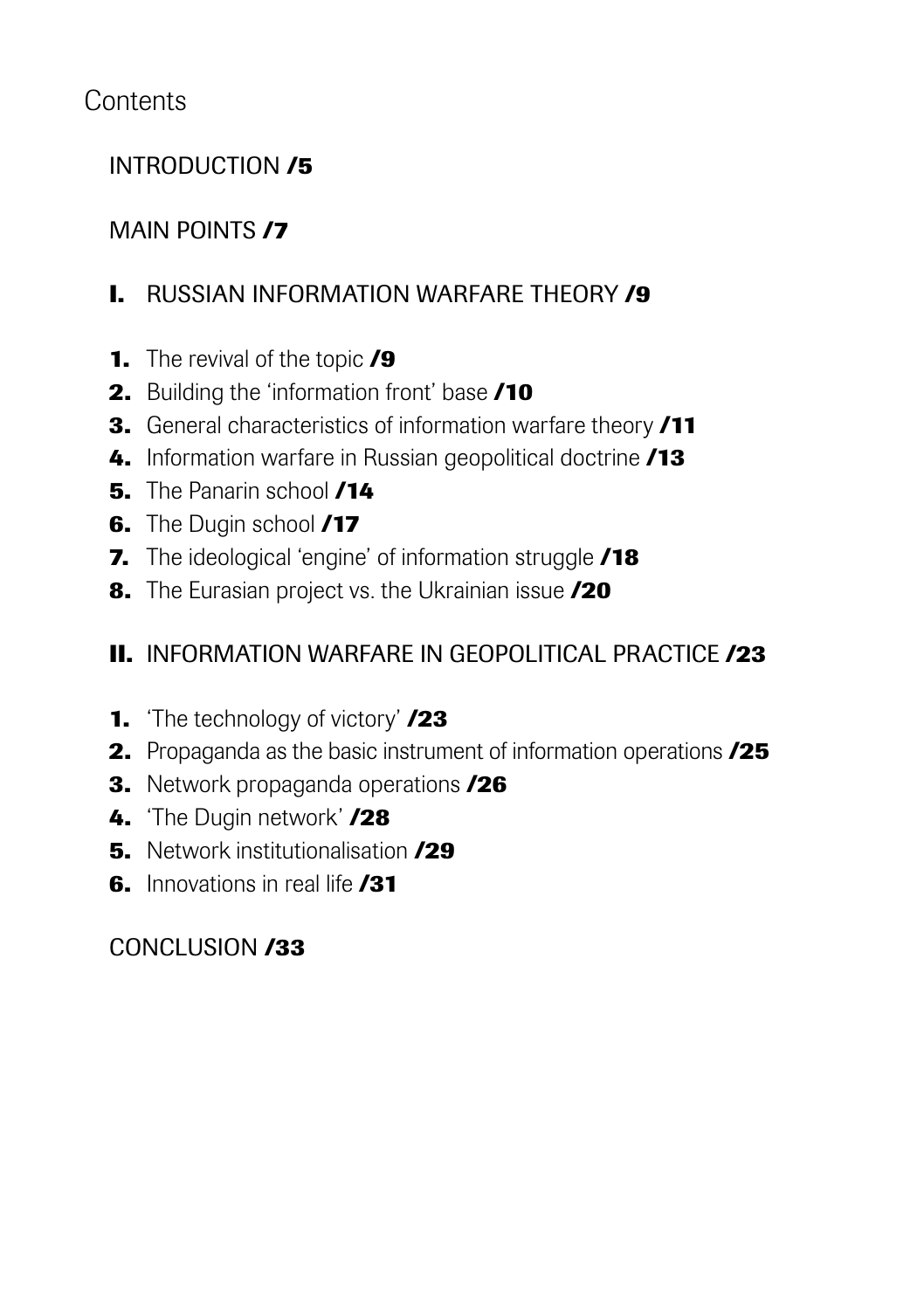### **Introduction**

**The Crimean operation has served as an occasion for Russia to demonstrate to the entire world the capabilities and the potential of information warfare. Its goal is to use difficult to detect methods to subordinate the elites and societies in other countries by making use of various kinds of secret and overt channels (secret services, diplomacy and the media), psychological impact, and ideological and political sabotage. Russian politicians and journalists have argued that information battles are necessary for "the Russian/Eurasian civilisation" to counteract "informational aggression from the Atlantic civilisation led by the USA". This argument from the arsenal of applied geopolitics has been used for years. This text is an attempt to provide an interpretation of information warfare with the background of Russian geopolitical theory and practice.**

All the federal television and radio channels, newspapers and a multitude of online resources have been employed in the recent disinformation campaign regarding the situation in Ukraine, which is being waged on an unprecedentedly large scale. The information front was supported by diplomats, politicians, political analysts, experts, and representatives of the academic and cultural elites. This front, though, was many years in the making. At the time of the Ukrainian crisis (the Euromaidan), it was combined with ideological, political and socio-cultural sabotage, provocation and diplomatic activity. In short, multidirectional and complex measures were taken. Following the military occupation and incorporation of Crimea into Russia, the disinformation mechanisms were aimed at lending credibility to Moscow's intentions and concealing the gaps in the argumentation for the military moves and annexation of Crimea itself. These arguments were absurd, such as: it was feared that "Banderivtsy could storm into Crimea", "the Black Sea Fleet bases could be taken over by NATO", "Ukrainian citizens could be de-Russified", and so on and so forth.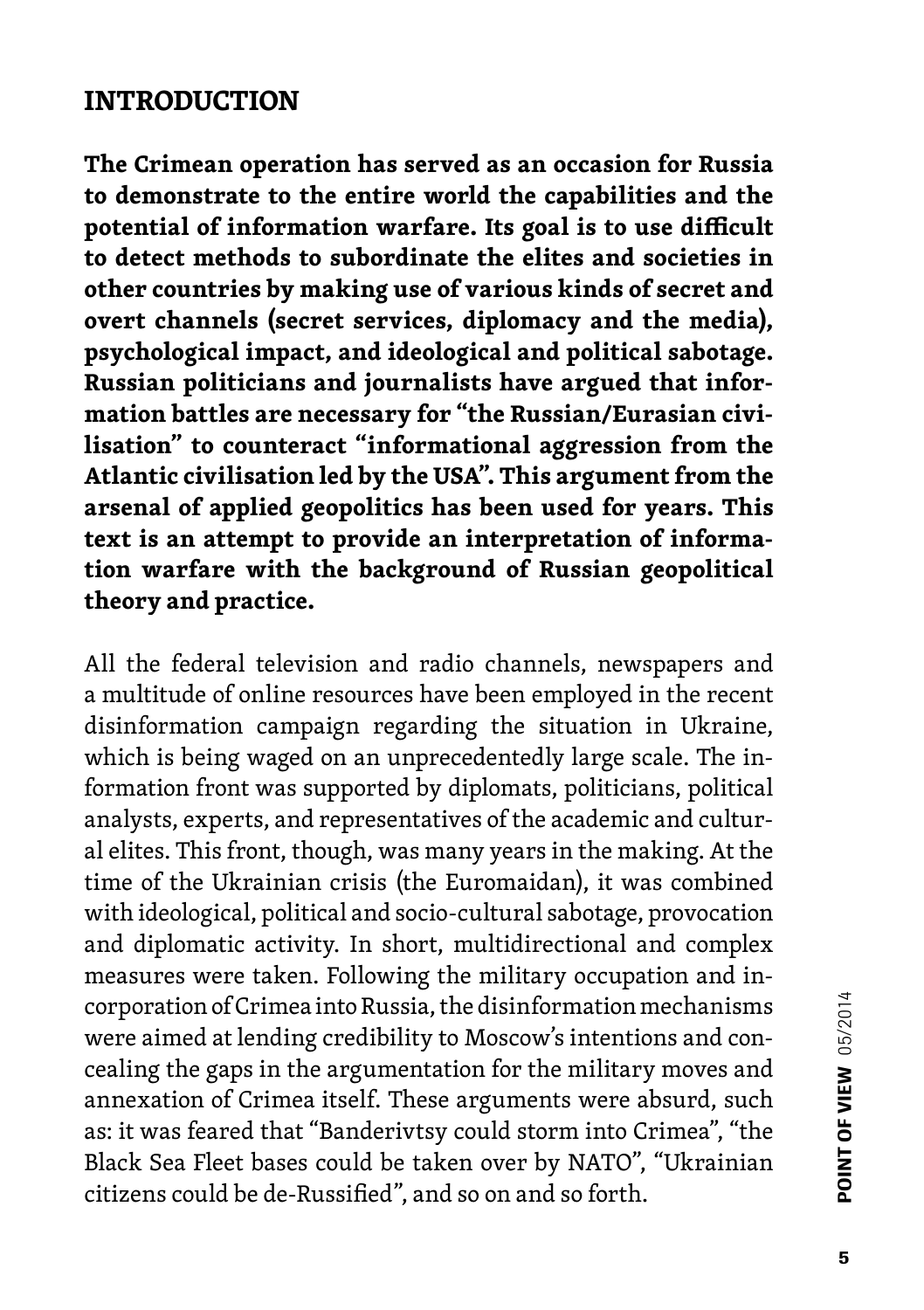The anti-Ukrainian information battles which had been seen for many years entered a tough phase of information warfare at the beginning of this year. They have been aimed primarily at destabilising the situation in Ukraine and placing pressure on its government and citizens to adopt solutions regarding their country's political system as proposed by Russia so that Ukraine could be controlled by Russia and remain within its sphere of influence. Another goal was to 'obscure' public opinion at home and worldwide using a multitude of information channels.

Public opinion outside Russia had to choose between "Russian dominance in the post-Soviet area" or a "global Maidan" (total chaos). The spin doctors at home were asking whether Crimea should become another US state or an entity of the Russian Federation. In effect, the Kremlin's informational aggression affected the Russian public most strongly and "the world's greatest divided people", i.e. Russian-speaking citizens of the states which were set up following the disintegration of the USSR. Western public opinion turned out to be the most resistant to Russian propaganda, although it has resonated with some people here as well. Some Western media and politicians agree with part of the arguments raised by Russian propaganda, including "Russia's right to arrange the post-Soviet area" in line with its interests. **The Crimean operation perfectly shows the essence of information warfare: the victim of the aggression – as was the case with Crimea – does not resist it. This happened because Russian-speaking citizens of Ukraine who had undergone necessary psychological and informational treatment (intoxication) took part in the separatist coup and the annexation of Crimea by Russia.**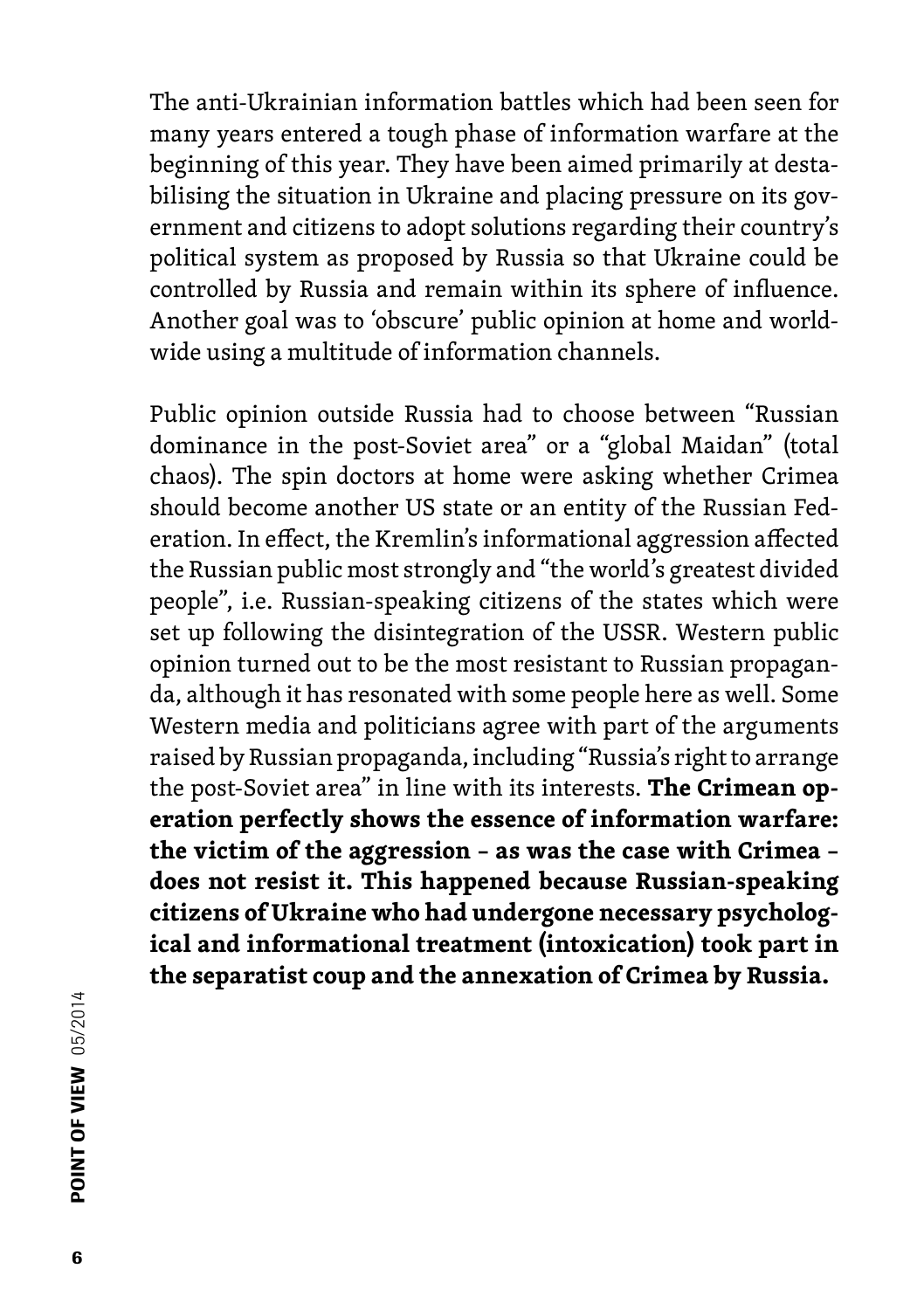# **MAIN POINTS**

- Russia's information warfare theory has been developed in opposition to the new generation Western warfare concepts. This method of warfare is also used as an argument for the need to "respond with war to the information war waged against Russia." In practice, information battles clearly draw upon the psychological warfare conducted in Soviet times and the techniques for influencing and leading the public tested at those times.
- The geopolitical doctrine treats information as a dangerous weapon: it is cheap, it is a universal weapon, it has unlimited range, it is easily accessible and permeates all state borders without restrictions. The information and network struggle, as well as its extreme forms, such as information-psychological warfare and netwars, are means the state uses to achieve its goals in international, regional and domestic politics and also to gain a geopolitical advantage. Representatives of geopolitical thought have to be given credit on the one hand for popularising this topic, and on the other for their personal participation in information warfare as opinion leaders. This in particular concerns the key representatives of the two Russian geopolitical schools: Igor Panarin and Aleksandr Dugin, academic teachers and mentors of the young generations of geopoliticians.
- Furthermore, geopolitics offers ideological grounds for information battles. In opposition to the ideology of liberalism, it promotes "a neo-conservative post-liberal power (…) struggling for a just multi-polar world, which defends tradition, conservative values and true liberty." The "Russian Eurasian civilisation" is set at contrast to the "Atlantic civilisation led by the USA" which allegedly intends to disassemble Russian statehood and gain global hegemony. The internal crisis in Ukraine followed by the need to annex Crimea have been presented in the context of the rivalry between these two civilisations.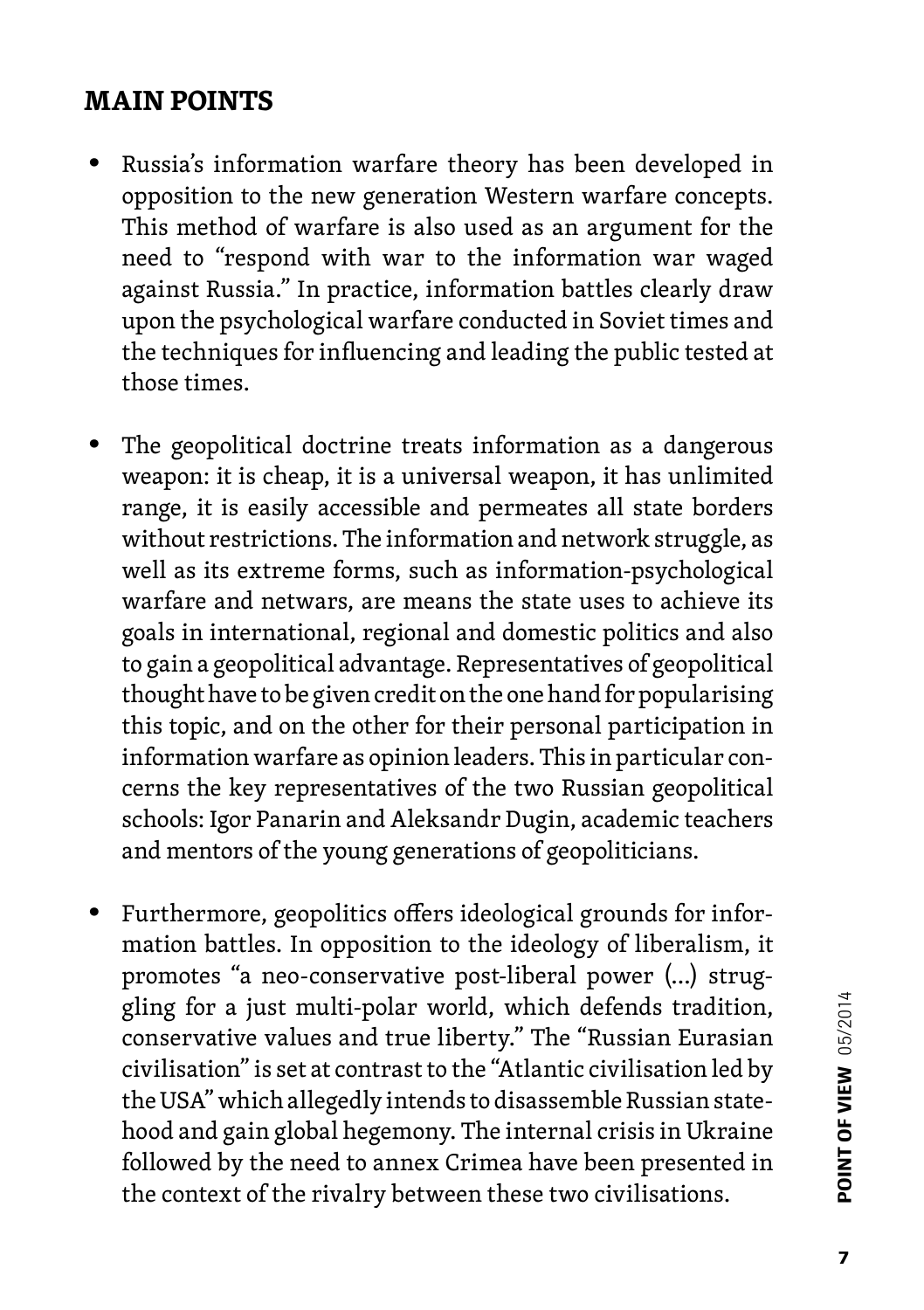- The information strategy of the rivalry between Russia and the West is a product of both information geopolitics, which has been developed since the late 1990s, and the consistently pursued policy for strengthening the state and building its research and scientific, organisational, media, diplomatic, and social bases, et cetera. It is already used for both internal (mobilisation of society) and external purposes (reconstructing Russia's spheres of influence in the post-Soviet area and Russia's dominance in Eurasia). The information space where the Russian language is used and the existence of the Russian diaspora (who are receptive to the Kremlin's propaganda) are the key factors which make successful action possible.
- • Western public opinion is more resistant to Russian propaganda, although it has resonated with some people here as well. Moscow's informational aggression is set to intensify: Russia has a sense of impunity on information battlefields. Furthermore, it is constantly modifying and perfecting its propaganda techniques, taking into account new media tools and introducing innovations, such as activity in social networking services, etc.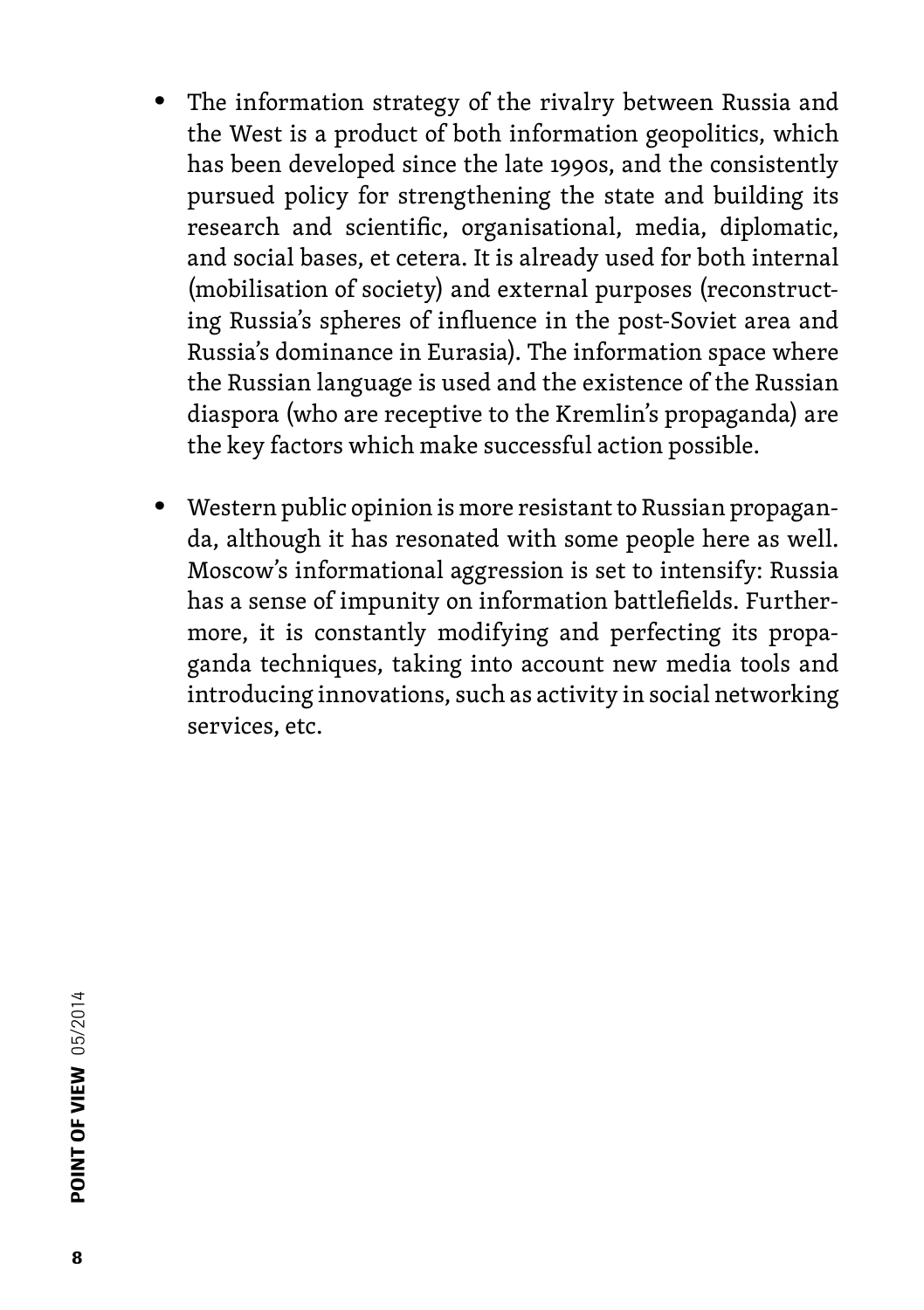# **I. Russian information warfare theory**

# **1. The revival of the topic**

Russian information warfare theory has a long tradition in Russia. It is derived directly from *spetspropaganda* (special propaganda) theory, which was first taught as a separate subject in 1942 at the Military Institute of Foreign Languages. The history of this institute is a spectacular example of the change in the Russian government's approach to this subject. *Spetspropaganda* was removed from the curriculum in the 1990s to be reintroduced in 2000 after the institute had been reorganised. The institute is now known as the Military Information and Foreign Languages Department of the Military University of the Ministry of Defence of the Russian Federation. It trains specialists in 'organising foreign information and military communication,' 'information analysis' and the 'monitoring and development of military information.' Research in the area of *spetspropaganda* is also continued by the information security chair, whose students are primarily military personnel, and also journalists and war correspondents.

The institute underwent this thorough reform as a consequence of a rapid increase in interest in information security issues initiated by the work on the Information Security Doctrine of the Russian Federation announced in 2000. The reform above all covered the education facilities and research institutes which report to the ministries in charge of law enforcement (the Institute of Cryptography, Telecommunications and Computer Science at the Federal Security Service (FSB) Academy, the State Science and Research Experimental Institute of Technical Information Protection Problems of the Federal Service for Technical and Export Control (FSTEC), the Federal Protective Service (FSO) Academy in Orel, the Voronezh Research Institute of Telecommunications, the Academy of the Russian Internal Affairs Ministry in Volgograd and Rostovon-Don, etc.). Information struggle theory has also been included in the curricula of higher education facilities which do not report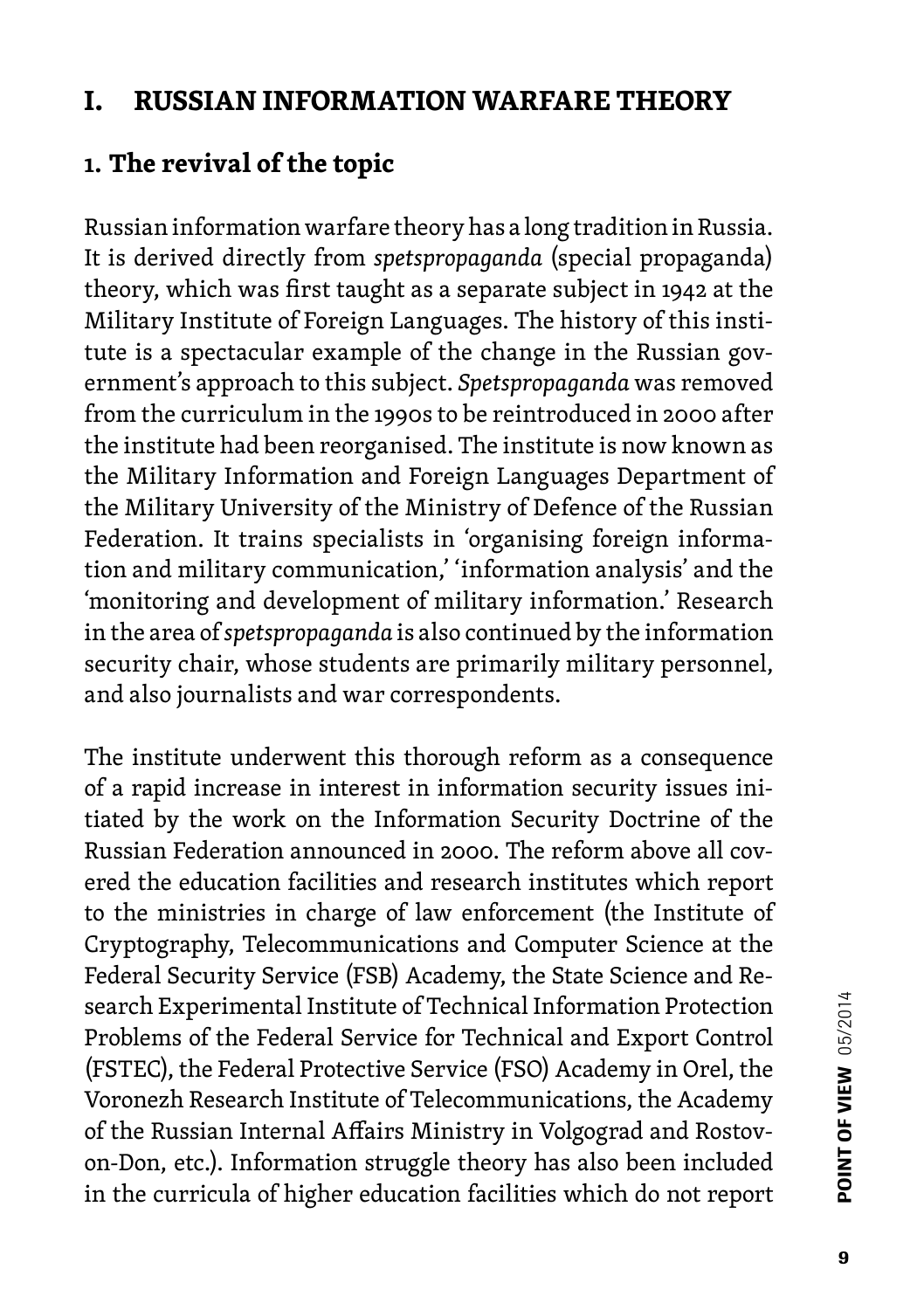to those ministries and in projects conducted by research and science institutes. This is coordinated by the FSB Academy's Institute of Cryptography. The Scientific and Methodological Association of Higher Education Facilities of the Russian Federation Covering Information Security, which is formed by 74 research and scientific institutions, was established upon the FSB Academy's initiative<sup>1</sup>. As a result, diplomat training courses at the Moscow State Institute of International Relations (MGIMO) and the Diplomatic Academy of the Ministry of Foreign Affairs of the Russian Federation, as well as the curricula at sociology, philosophy and political science departments of other universities now include such subjects as: situation analysis, network communication technology, and information and network wars, and the subject of information warfare has been given the status of an academic science.

# **2. Building the 'information front' base**

Russian information warfare theory also has traits of an interdisciplinary applied science. This is because it covers a very broad range of actions (political, economic, social, military, intelligence, counterintelligence, diplomatic, propaganda, psychological, informational, communication technologies, educational, etc.). The numerous research centres created over the past decade are meant to deal with precisely defined issues. The Information Security Institute established in 2003 at the Lomonosov Moscow State University specialises for example in information security as part of Russia's international co-operation, i.e. it is intended to resolve problems at a global level. The institute's organisational form, as described on its website, is appropriate to the interdisciplinary nature of information security and the interministerial nature of the tasks being solved by it. The institute is headed by Vladislav Sherstyuk, former director of the

This association is chaired by Professor A. P. Kovalenko from the FSB Academy's Cryptography Institute (http://www.isedu.ru/sostav/vuzi.htm – accessed on 20 February 2014).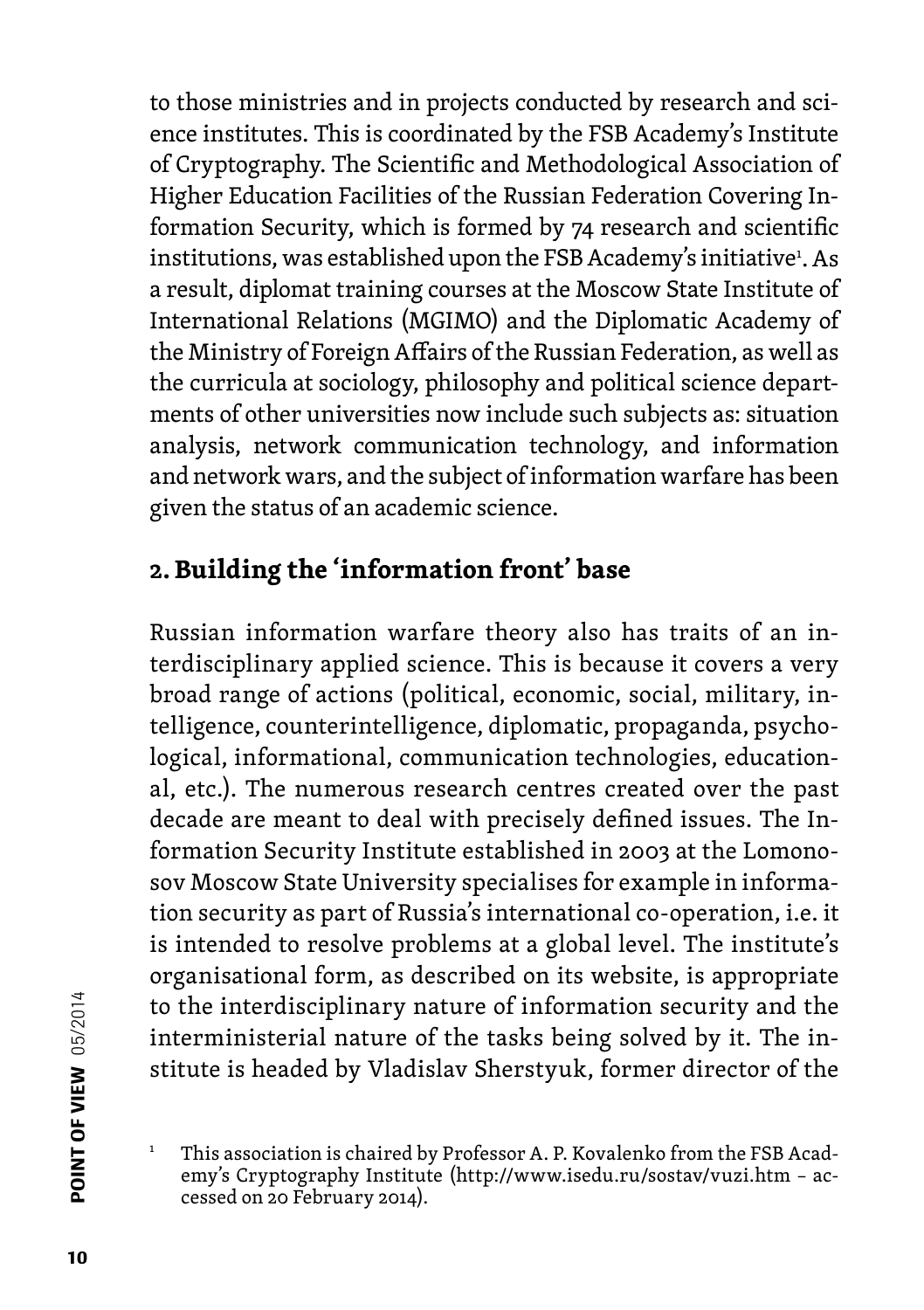Federal Agency of Government Communications and Information (FAPSI).

The human resources required to resolve regional problems are trained for example by the Information and Analytical Centre for Studying Socio-Political Processes in the Post-Soviet Area, which was created as part of the Chair for Near Abroad History at the Lomonosov University. In addition to studying the contemporary political and economic history of the countries which emerged following the collapse of the USSR, the centre's key research areas include: studying the Russian-speaking diaspora, their political parties and social movements and how they co-operate with Russian parties and social movements, as well as the historical analysis of post-Soviet ethnic issues. In turn, its defined priority areas of activity are: applied research projects, information space monitoring and ensuring information security to the operation of state structures. The centre is directed by Yefim Pivovar, rector of the Russian State University for the Humanities. This proves that the intellectual effort of various academic centres is being united and coordinated. Pivovar's major areas of research are: the history of the Russian emigration, the history of countries in the near abroad and integration processes in the post-Soviet area. It is worth noting that Maxim Meyer (a specialist in media strategies, who since 2007 has served as the executive director of the Russkiy Mir Foundation, which supports ethnic Russians living outside Russia) has given lectures at the Chair for Post-Soviet Abroad Countries, which is directed by Mr Pivovar.

### **3. General characteristics of information warfare theory**

The Russian theory has been built in opposition to cyber security theory developed in the United States and Western Europe primarily concerning the use of new computer technologies for military and intelligence purposes, i.e. activity in cyberspace. This involved transferring Western terminology across to the Russian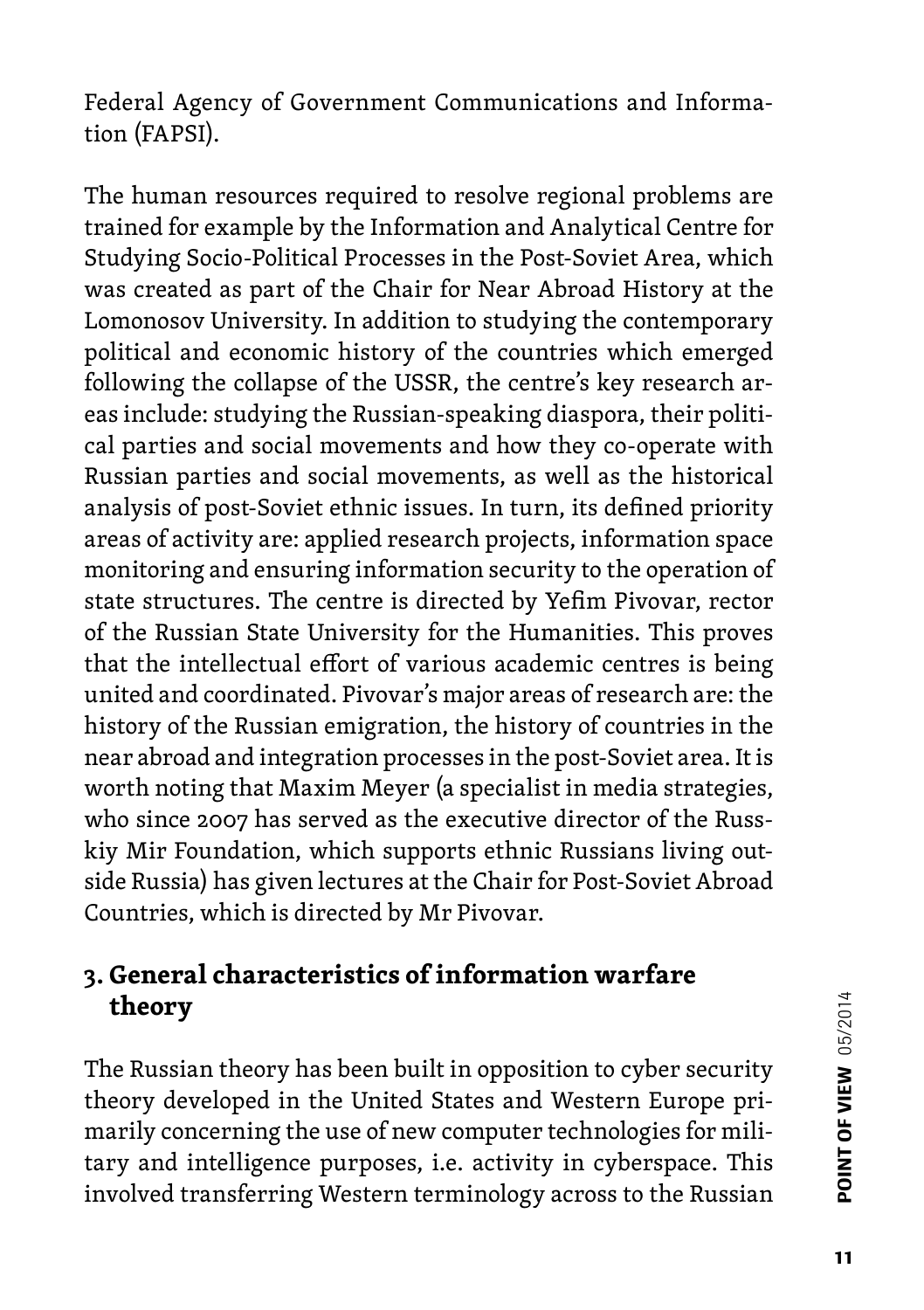world. When it was being adapted to Russian reality, strong emphasis was put on the "defensive" nature of the Russian theory. The Russian terminology is confusing as a consequence of this manipulative trick. This has been confirmed by a critical review of the key terms. They cannot be made to fit in with any of the definitions used in the West. The terms **'cybernetic warfare', 'information warfare' and 'network warfare'**<sup>2</sup> have completely different meanings in Russia. Only few theoreticians make the distinction between 'cyberwar' and 'netwar' as manifestations of the technological and social dimensions of fourth generation warfare. However, this generally concerns publications which discuss Western publications. In turn, most **Russian authors understand 'information warfare' as influencing the consciousness of the masses as part of the rivalry between the different civilisational systems adopted by different countries in the information space by use of special means to control information resources as 'information weapons'.** They thus mix the military and non-military order and the technological (**cyberspace**) and social order (**information space**) by definition, and make direct references to 'Cold War' and 'psychological warfare' between the East and the West.

In effect it is a term usually placed in two contexts: **(1)** the tasks set as part of the Information Security Doctrine of the Russian Federation and **(2)** the geopolitical rivalry between Russia and the West (above all, the USA and NATO), and it has a political, an ideological and a cultural dimension.

Its technological dimension is marginalised and pushed out of public space. One proof of this was the debate taking place in 2012 and 2013 on the **'Cybersecurity Strategy'** put forward by

<sup>&</sup>lt;sup>2</sup> See for example: Основы информационно-психологической безопасности, под ред. В.А. Баришпольца. Москва, Знание, 2012; Атаманов Г.А., Информационная война: экспликация понятия (http://naukaxxi.ru – accessed on 13 March 2013).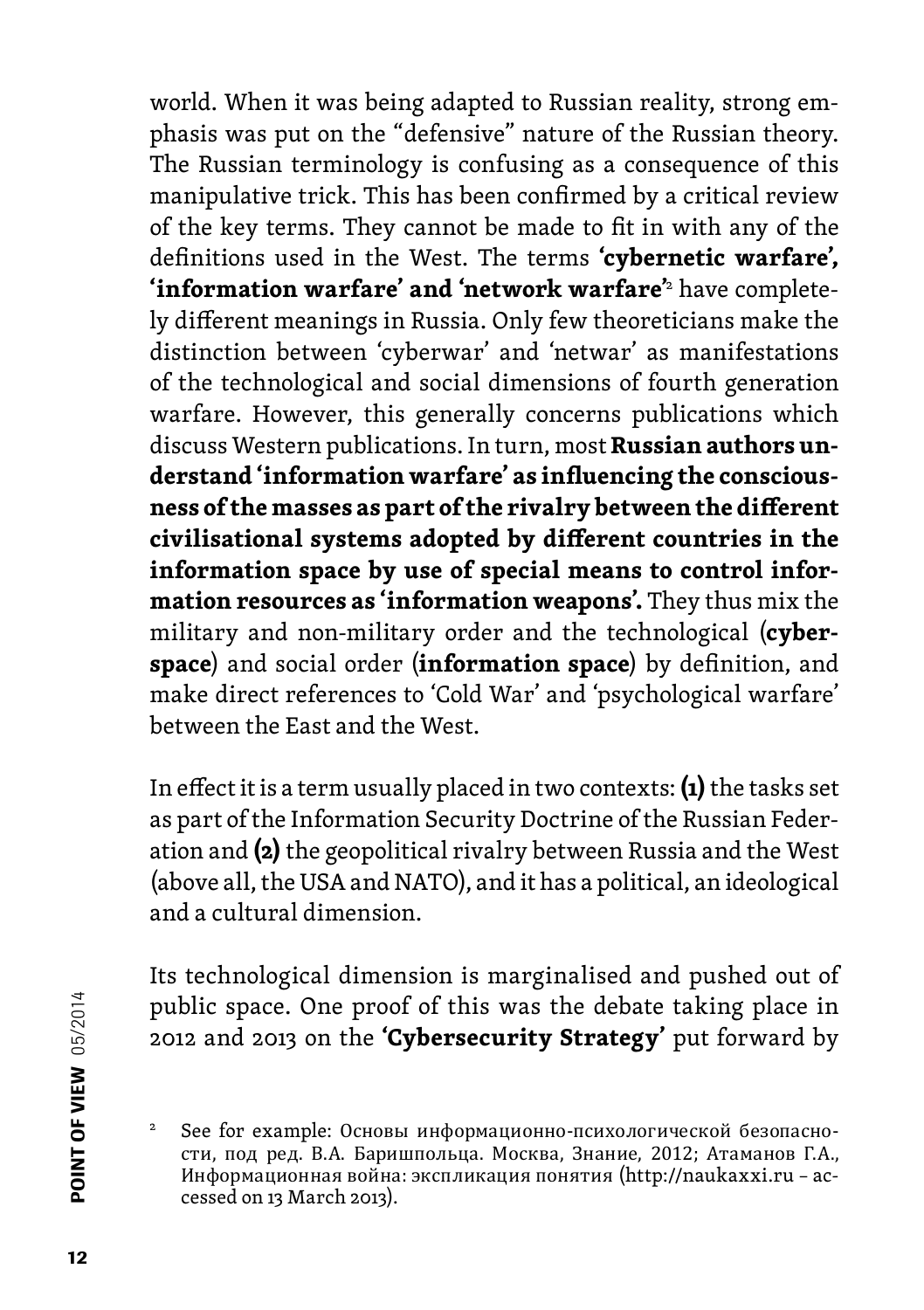Senator Ruslan Gattarov3 . According to specialists from the Russian Security Council and secret services, this strategy excessively narrowed down the information security topic. Cyberspace security is seen as a fragmentary term, although it is emphasised that new technologies have expanded the arsenal of means used to influence public opinion. The technological aspect (cyber-), which is underrepresented in the public space, is evidently kept confidential.

# **4.Information warfare in Russian geopolitical doctrine**

The functional ("war on information warfare against Russia") and the geopolitical contexts are closely interrelated. The geopolitical doctrine treats information as a dangerous weapon (it is cheap, it is a universal weapon, it has unlimited range, it is easily accessible and permeates all state borders without restrictions). The information and network struggle (more frequently, the informationpsychological struggle), including its extreme forms, such as information-psychological warfare and netwars, are means the state uses to achieve its goals in international, regional and domestic politics and also to gain a geopolitical advantage. Representatives of geopolitical thought have to be given credit on the one hand for popularising this topic, and on the other for their personal participation in information warfare as political technologists<sup>4</sup> and opinion leaders. This in particular concerns the key representatives of the two Russian geopolitical schools: Igor Panarin<sup>s</sup> and Aleksandr

- <sup>3</sup> Ruslan Gattarov (born 1977), an activist of the Young Guard of United Russia, later elected as the chairman of the Chelyabinsk committee of United Russia. He served as senator from 2010 and the chairman of the Commission for the Progress of Information Society at the Federation Council and the chairman of the Council for Work on Blogosphere, which was established at United Russia's presidium. He stepped down as senator in February 2014 and was then nominated deputy governor of Chelyabinsk Oblast.
- <sup>4</sup> A political technologist is a specialist in the practical application of political technologies, political management, image-building campaigns and election campaigns.
- <sup>5</sup> Igor Panarin (born 1958), holder of a higher doctoral degree in political sci-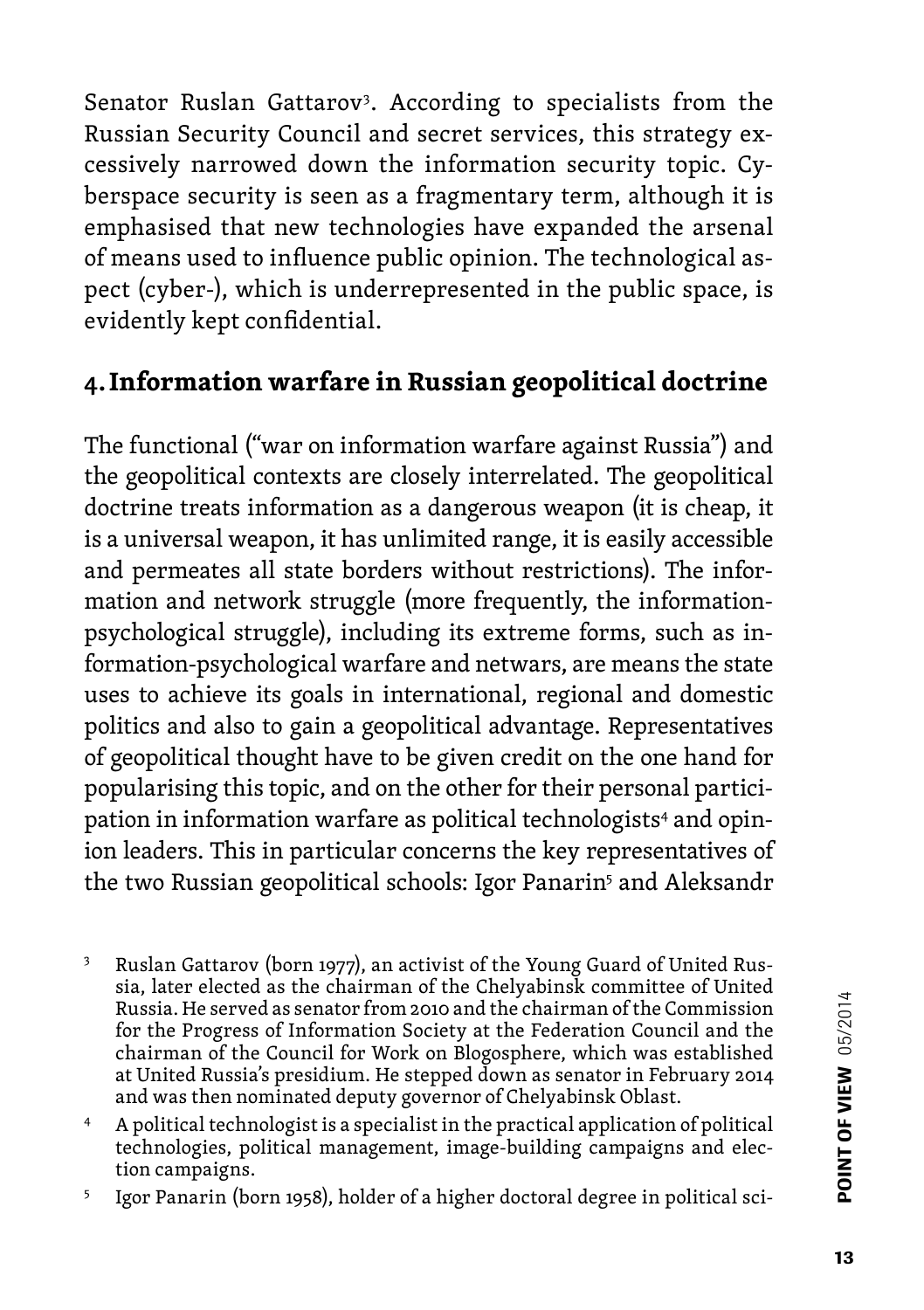Dugin6 , academic teachers and mentors of the young generations of geopoliticians. They have obvious links to the secret services and see the 'mirror' moves of the opponent as organised and channelled actions and more sophisticated than those used during the Cold War period. While sensitising the Russian public to external informational threats, they are also formatting the Russian information counteraction system. They are both theoreticians and practitioners of information warfare: they take an active part in publicist and analytical programmes on Channel One, Rossiya, NTV, Ren-TV and TV RT, and also on the radio (Panarin, for example, hosts his own programmes 'Global politics' and 'The window to Russia' on the Voice of Russia radio station, where he comments on current affairs in international politics).

# **5. The Panarin school**

The early writings of Professor Igor Panarin of the Diplomatic Academy of the Ministry of Foreign Affairs of the Russian Federation<sup>7</sup>

ences and PhD in psychology, full member of the Military Academy of Sciences of the Russian Federation and numerous expert bodies attached to the president and the Federation Council. He started his professional career in the Soviet Union's KGB in 1976. After 1991, he worked at FAPSI; in 1999–2003, he was the head of the analytical department of the Central Election Committee. At present, he is a professor at the Diplomatic Academy of the Ministry of Foreign Affairs of Russia. He also teaches at MGIMO and the Russian Presidential Academy of National Economy and Public Administration.

- <sup>6</sup> Aleksandr Dugin (born 1962), a political scientist, geopolitician, philosopher and historian of religion. In the early 1990s, he was the editor-in-chief of *Elementy* and *Milyi Angel* magazines and the editor of the manifesto of the Arctogeia publishing house. At present, he serves as professor at the sociology and philosophy department of the Moscow Lomonosov University and the director of the Centre for Conservative Studies at Moscow State University. He has written more than ten books and hundreds of articles published in the Russian and foreign press. He is a leading representative of Russian geopolitics. Dugin is the main ideologist of integral traditionalism, Eurasianism, neo-imperialism, National Bolshevism and Russian conservatism. All the theories he throws to the ideological market share the underlying geopolitical thesis of the existence of two "superior civilisations": the Land and the Sea civilisations, which are doomed to rivalry. He is the founder of the Eurasian Youth Union and the International Eurasian Movement.
- <sup>7</sup> 'Психологичекие аспекты обеспечения национальной безопасности Рос-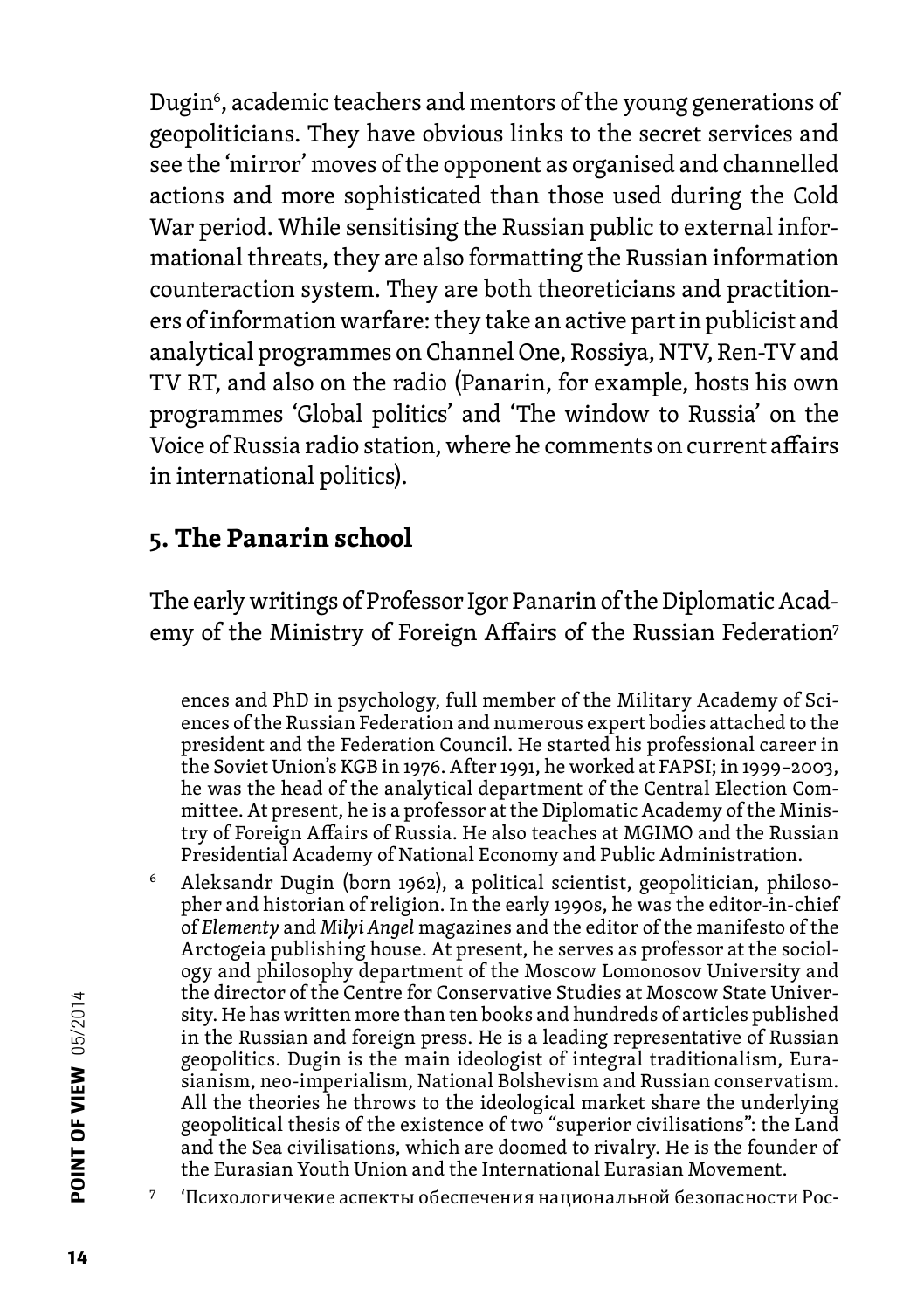laid the foundations for the Information Security Doctrine of the Russian Federation. His later works<sup>8</sup> provided grounds for Russia's need to counteract the West on the information front. Professor Panarin distinguishes two great waves of information aggression against "Russia-Ruthenia": the first one began with perestroika and ended in the collapse of the USSR; and the second one commenced at the start of this millennium and in his opinion will last until 2020, when the Good (i.e. the Russian Eurasian idea) will win.

In his book 'Information World War II – War against Russia'9 , Panarin claimed that all the so-called 'colour' revolutions in the CIS area and the 'Arab Spring' were a product of social control technology and information aggression from the United States. In his opinion, the protest movement on Bolotnaya Square in Moscow after the recent parliamentary and presidential elections was also a manifestation of this aggression: *de facto* a result of the Western operation codenamed 'Anti-Putin' controlled from abroad. In the context of the 'velvet revolutions', he defines the basic terms used in information warfare technology for Russian purposes. In practice these are operations of influence, such as: **social control**, i.e. influencing society; **social manoeuvring**, i.e. intentional control of the public aimed at gaining certain benefits; **information manipulation,** i.e. using authentic information in a way that gives rise to false implications; **disinformation**, i.e. spreading manipulated or fabricated information or a combination thereof; the **fabrication of information**, i.e. creating false information, and **lobbying, blackmail** and **extortion of desired information.**

сии' (ч. 1, 1995; ч. 2, 1996); 'Психологическая безопасность войск' (1996); 'Информационная война и Россия' (2000).

<sup>&</sup>lt;sup>8</sup> 'Технология информационной войны' (2003); 'Информационная война и Третий Рим' (2005); 'Информационная война и дипломатия' (2004), 'Информационная война и геополитика' (2006); 'Первая информационная война. Развал СССР' (2010).

<sup>9</sup> 'Вторая мировая информационная война – война против России' (2012).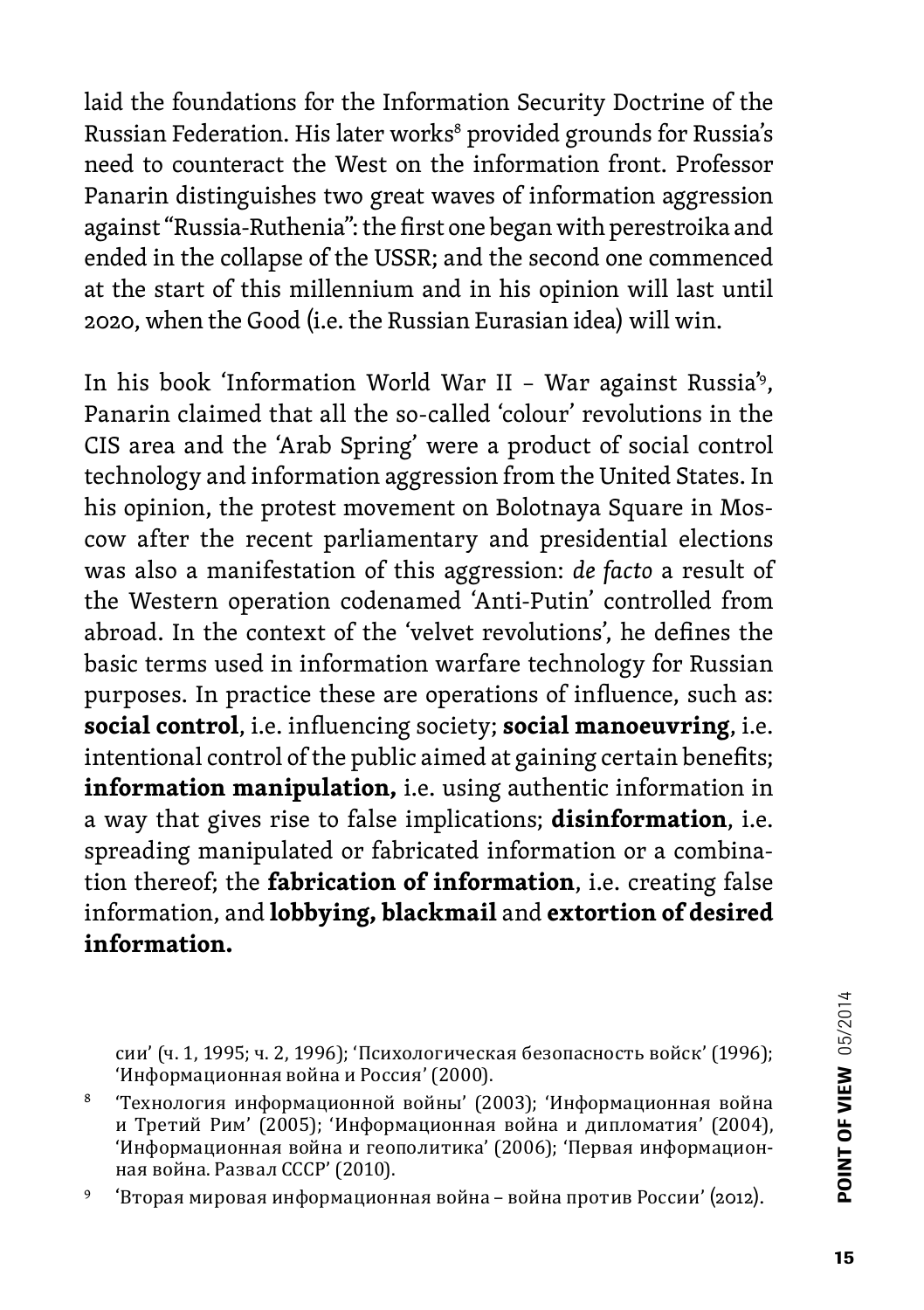Panarin's books also provide an **outline of the basic instruments of the information struggle, which he divides into the categories of secret and open.** These include: **propaganda** (black, grey and white), **intelligence** (the service which collects information about the opponent), **the analytical component** (media monitoring and current situation analysis), **the organisational component** (coordination and steering channels, secret agents influencing the media which shapes the opinion of politicians and mass media to take the shape desired by the state involved in information warfare, and **other combined channels**, including special operation forces (sabotage operations conducted under a foreign flag). Complex operations managed from a single centre, which the author calls 'the information KGB', are organisational forms of information warfare. They are conducted by 'information *spetsnazes'*.

### Panarin distinguishes the following stages in the **process of information operation management**:

- **(1)** forecasting and planning,
- **(2)** organisation and stimulation,
- **(3)** feedback,
- **(4)** operation adjustment,
- **(5)** performance control.

"The national information warfare system which both secretly and openly controls communication processes must be adequate to the modern global reality. Based on the best Soviet experiences, it must be enriched by the US and Chinese experiences," he said during the presentation of his latest book 'Information Warfare and Communications<sup>10</sup>. Referring to the recent developments

<sup>10</sup> See: Презентация книги Панарина 'Информационная война и коммуникации' (http://ria.ru/ announce/20140303/).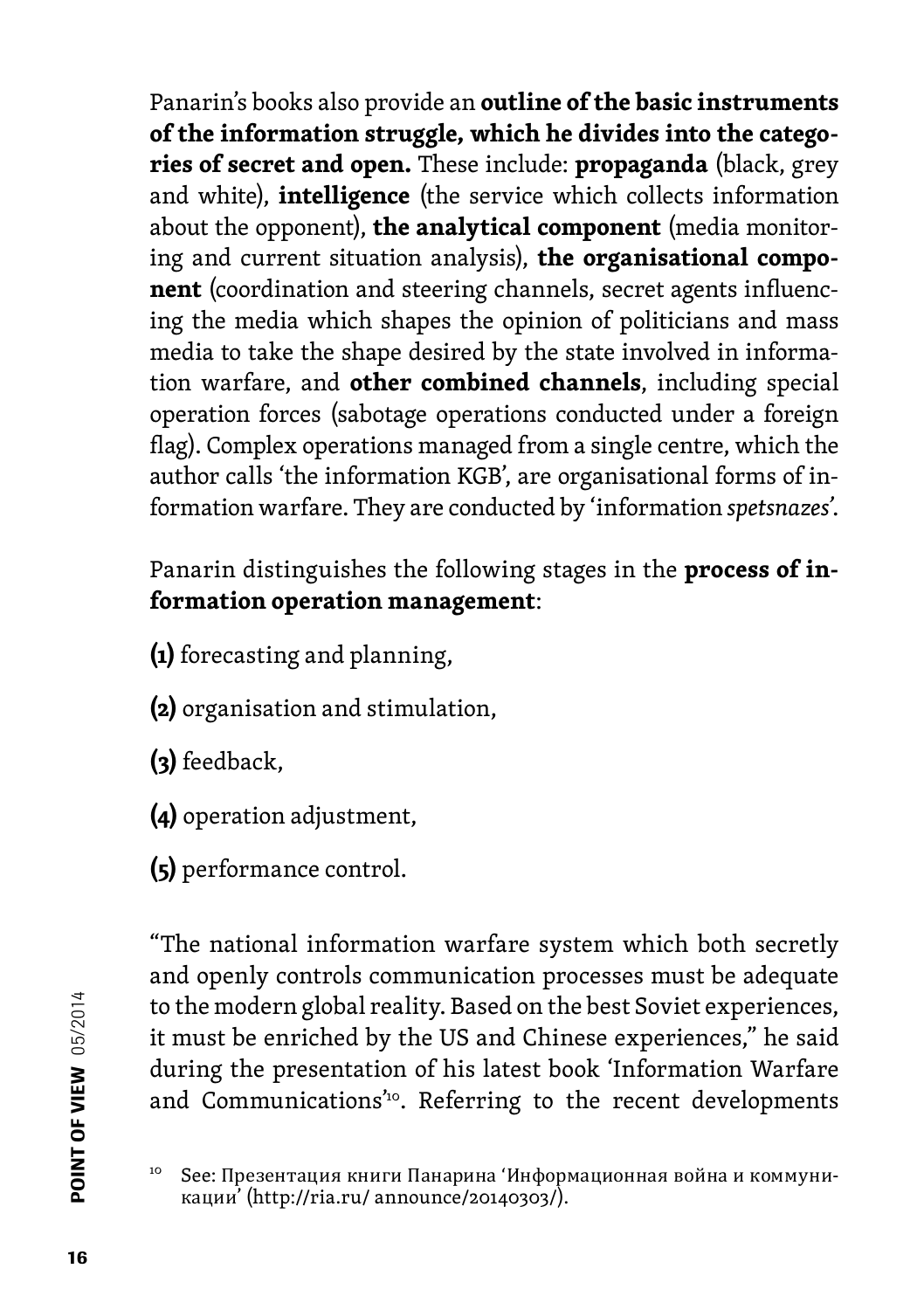in Ukraine, he claimed that the Ukrainian public protest (the Euromaidan) was an element of the anti-Russian campaign artificially planned by the West.

Panarin announced his geopolitical project in his book 'Information Warfare and Geopolitics' (2006). Analysing Russian history from the point of view of global geopolitics, he concluded that the success of all geopolitical projects was inextricably linked to advantage in information warfare. The "US-British empire" has had this advantage in contemporary history (since the collapse of the USSR). Panarin believes that this empire is now on the edge of the abyss and is doomed to collapse. He proposes a new union of states, extending from Egypt to China, as a counterbalance to this falling empire. The Eurasian Ruthenia would be at the core of this union of states.

# **6.The Dugin school**

The 'colour revolutions'<sup>11</sup> have also contributed to the stunning career of the term **'netwar'**. They are viewed in Russia as "artificial processes plotted in the West aimed at destabilising entire regions in the post-Soviet area," "a disassembly of Russian statehood" and also as "socially the most dangerous form of encounter between intelligence services"12. This term was introduced in Russia by Aleksandr Dugin in his work 'Post-modern Geopolitics"<sup>13</sup>, where he gave a closer look at the US concept of net-centric warfare. Using the base term '**net-centric warfare'**, which means the creation of a new information military infrastructure involving interactive elements and fast communication means, he created the 'Eurasian' netwar model. The 'Eurasian network' would

<sup>&</sup>lt;sup>11</sup> This term has been used to describe the social movements in Georgia (2003), Ukraine (2004) and Kyrgyzstan (2005), which brought about socio-political changes in these countries.

See for example: Манойло А.В., 'Государственная информационная политика в особых условиях', Москва 2003, page 293.

<sup>&</sup>lt;sup>13</sup> Александр Дугин, 'Геополитика постмодерна' (rossia3.ru).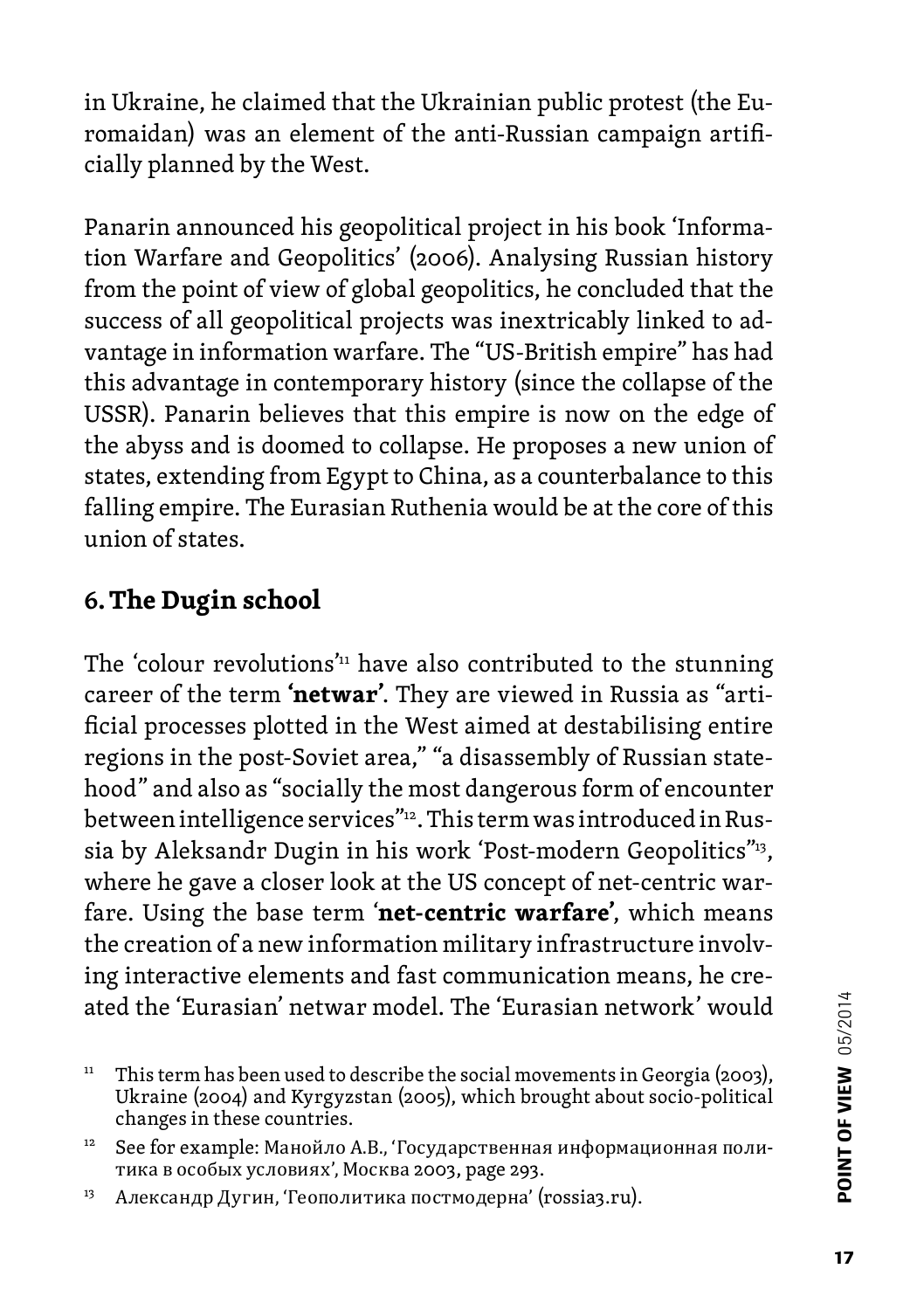offer a symmetric response to the 'net-centric challenge from the US.' According to Dugin, a "special group consisting of senior officials, the best 'mission-oriented' (Russian *пассионарные*) staff from the Russian secret services, intellectuals, scientists, political scientists and the corps of patriotically-oriented journalists and culture activists" must be created for this purpose. The 'Eurasian network' model in opposition to the 'Atlantic network' is expected to combine the basic elements of US postmodernism and net-centric approach with Russian reality. The symmetric Atlantic-American vectors of "information offensive" would be oriented in the precisely reverse direction. This model could be successful on the condition that the Russian armed forces, secret services, political institutions, information and communication systems, etc. were 'postmodernised'. "Unless Russia makes this effort, it will be doomed to further defeats in clashes with the orange network technologies." A netwar can only be won if the country uses network means, and these need to be adapted to Russia's own reality and goals, and effective technologies, according to Dugin's diagnosis.

# **7. The ideological 'engine' of information struggle**

These two geopoliticians offer ideological foundations for the struggle to gain an informational advantage. The neo-conservatism ideology proposed by Dugin in his book 'The Fourth Political Theory<sup>'14</sup> can be summarised as follows. There is only one predominant ideology in the West. This ideology is liberalism which is based on individualism, technocracy and globalism. Geopolitically, this ideology is inherent in Americentrism and Atlantic partnership (NATO). When the USSR collapsed, liberalism defeated the last 20<sup>th</sup> century ideology (communism) to remain the sole ideology on the global arena. Today liberalism has come to the end of its capabilities, and the sole reason for its existence is its struggle against Russia: Russia as the enemy gives meaning to

<sup>14</sup> Aлександр Дугин, 'Четвертая политическая теория', 2009.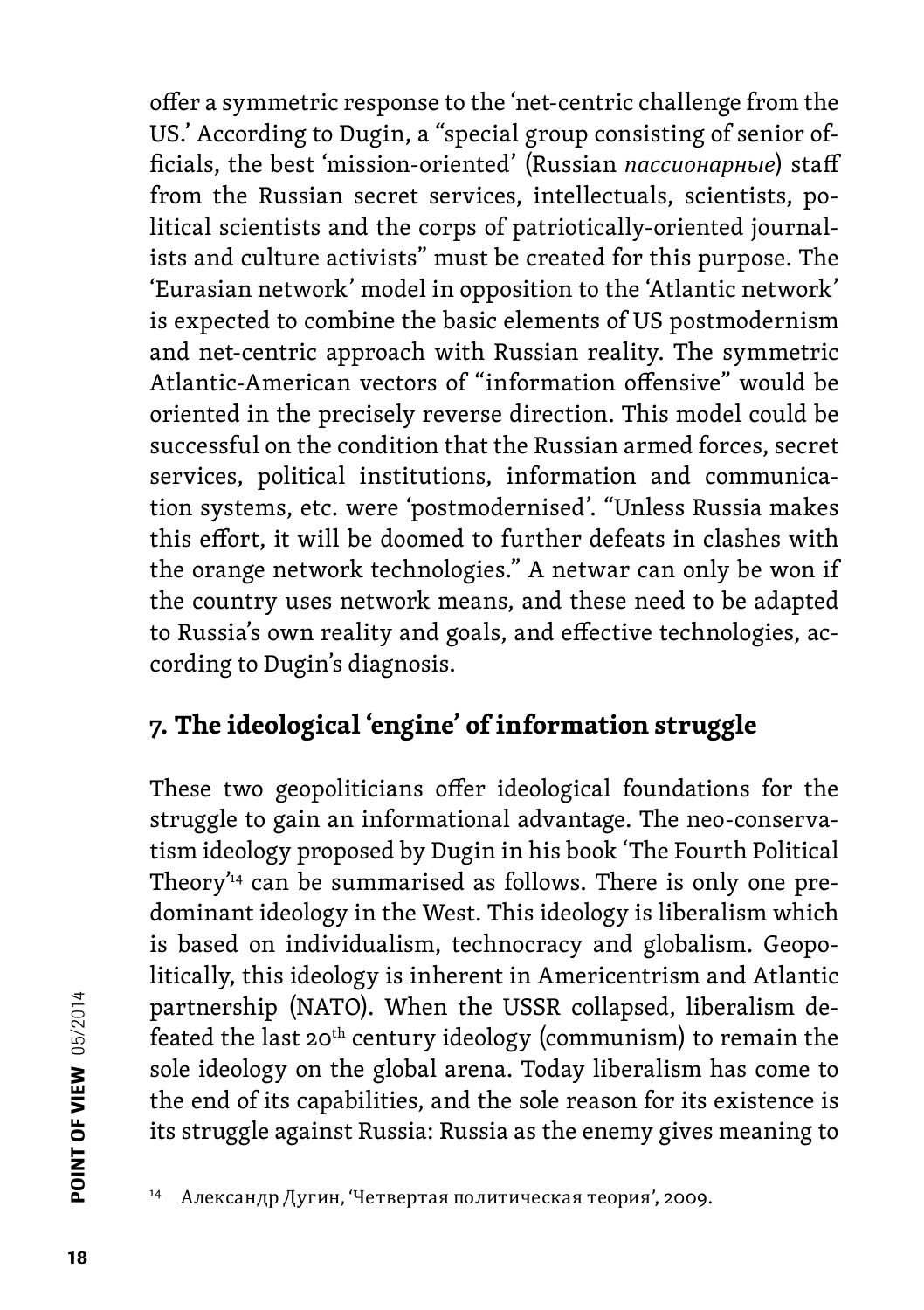the struggle for open society and makes it possible for the liberals to become consolidated.

The fourth theory (as opposed to liberalism, communism and fascism, which were the predominant ideologies in the  $20<sup>th</sup>$  century) is expected to set up a neo-conservative post-liberal ideological superstate. "Russia is not and will not be a pre-liberal power. It is a post-liberal revolutionary force struggling for a just multipolar world, for genuine dignity and freedom. In its war on liberalism Russia will defend tradition, conservative values and true liberty."

Panarin's ideological thought is less subtle. He agrees with Dugin's thesis that the theory of liberalism and the 'liberal empire' have run their course and the thesis of Russia's leadership in the 21<sup>st</sup> century global political processes. However, as a matter of fact, his ideological component of the geopolitical doctrine is based on the "state-building and superpower dominants in the awareness of Russians. In his work 'Information Warfare and the World' he openly admits that the Russian idea was formulated by Vladimir Putin in 1999 in his manifesto 'Russia at the Turn of the Millennium'. President Putin based it on Russian patriotism, its superpower status and social solidarity<sup>15</sup>. Panarin is also less consistent than Dugin as regards ideological issues. Initially, he presented them as the triad of spirituality, super power status and dignity. However, during the presentation of his latest book, he suggested a new ideological triad: spiritual-, state- and cybersovereignty.

The term **'netcode'** is inherent in the ideological dimension of information warfare. One of Dugin's students writes, for example: "Those who understand the netcode manage the processes, the motivation of ethnic groups and entire populations of countries,

<sup>&</sup>lt;sup>15</sup> И. Панарин, Л. Панарина, 'Информационная война и мир'. Москва 2003, page 350.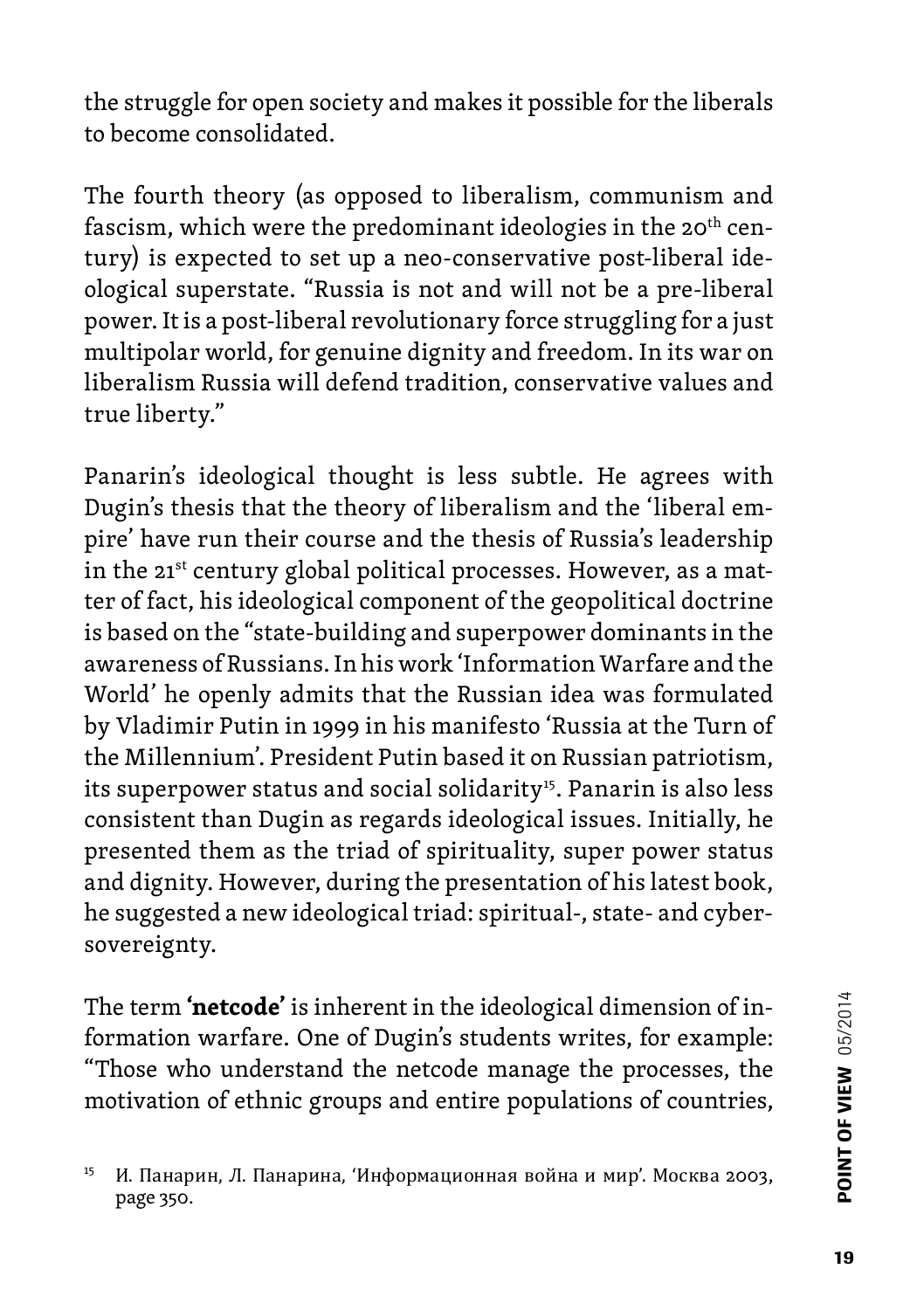and foment the conflict for their own purposes"<sup>16</sup>. The US netcode (global hegemony and disassembly of Russian statehood) is opposed to the Russian netcode. At present, the triumph of the 'Russian code' is frequently ascertained (the symbolic expressions of which are the political myths, such as the 'Russian march' or the 'Russian spring'). The well-known blogger, Nikolai Starikov, co-president of the Velikove Otechestvo party<sup>17</sup>, wrote recently<sup>18</sup>: "Our 'Russian code' works perfectly owing to President Putin's achievements which (…) have woken up people's layers of the subconscious mind (…) and have led to the building up of a critical mass of citizens of Russian Civilisation."

"Making ideology part of psychological warfare was a Soviet innovation, turning this into a massive and universal warfare. Another innovation was the incessant use of psychological weapons. The point is that peacetime never exists for the government in Moscow," Pierre Nord wrote in 1971.<sup>19</sup> The words of this French specialist in disinformation and psychological intoxication appear to still be valid today.

# **8.The Eurasian project vs. the Ukrainian issue**

Russia has been incessantly engaged in information and psychological war against Ukraine for years. From the very beginning this has been a war against the 'orange plague' (a widespread propaganda stereotype). It ensured support for the blue team of Viktor Yanukovych in 2003/2004, and helped him win the presidential election (2010). This war has a geopolitical background: Russia, while building Eurasia as its vast sphere of influence (if possible, stretching from the Pacific to the Atlantic), with Moscow in the

<sup>19</sup> Pierre Nord, 'L'Intoxication'. Quotation from Vladimir Volkoff, 'La désinformation – arme de guerre', Paris 1986.

<sup>16</sup> Валерий Коровин, 'Сетевая война США в Чечне', Северный Кавказ, № 46- 47, November 2008.

<sup>&</sup>lt;sup>17</sup> The Great Fatherland Party.

<sup>18</sup> See: *Zavtra*, 13 March 2014.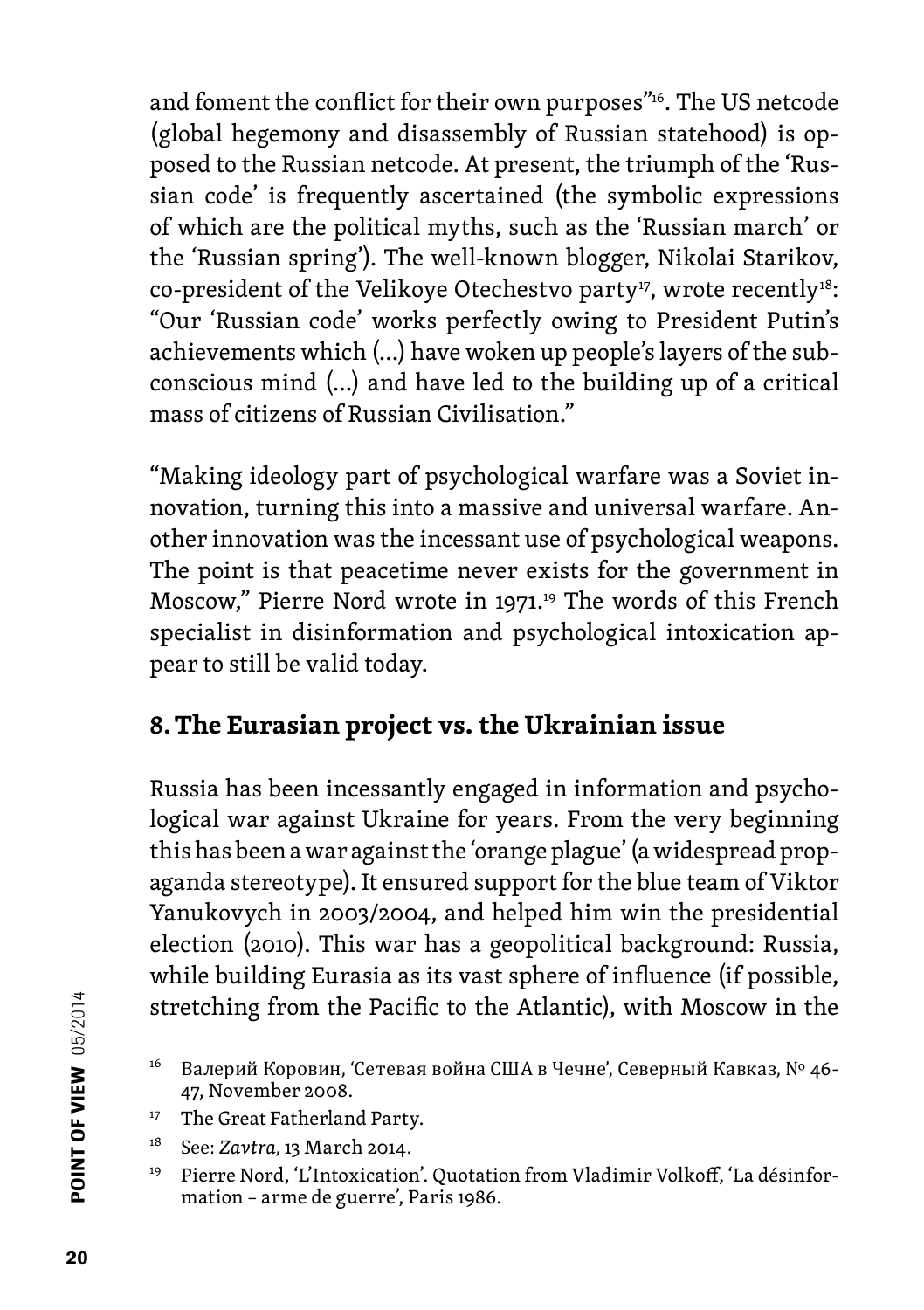centre, has faced the problem of a sovereign Ukraine, whose location has left it suspended between the East and the West. Dugin has been ostentatiously calling for Ukraine to be divided for years, treating it as a seasonal and lame state. In his opinion, there are peoples who represent opposing geopolitical orientations: ethnic Great Russians and the culturally identical Little Russians, oriented towards links with Russia versus the culturally distinct Western Ukrainian people who are representatives of the Western European cultural area. "Cultural differences do not always coincide with territorial divisions; in this case the division line will cut through the territory, the land. We have always wanted this line to run as close to the west as possible, while the geopoliticians in Washington are trying to find a way to push it as much to the east as possible. This is what the Ukrainian issue is like. Anyone who says it is not like this is either being diplomatic or is not sufficiently informed,"20 he wrote in 2009.

He outlined three concrete strategies for the integration of Ukraine already in 2013:

#### **Scenario 1.**

Ukraine is divided into two zones: western and south-eastern. He argued that this was due to the risk of civil war which was allegedly imminent in Ukraine.

#### **Scenario 2.**

This scenario envisages a complicated game with a pragmatic Ukrainian government aimed at convincing it to join the Eurasian integration project either under duress of circumstances or tempted by promises of political, economic and energy benefits (in Dugin's opinion, this would be a bloodless scenario, possible to implement during a socio-economic crisis in Ukraine).

<sup>20</sup> 'Dugin radzi – bracia Ukraińcy, podzielcie się' (http://www.eprudnik.pl/ dugin-radzi; http://kresy24.pl/45590/podział-ukrainy-juz-przesadzony).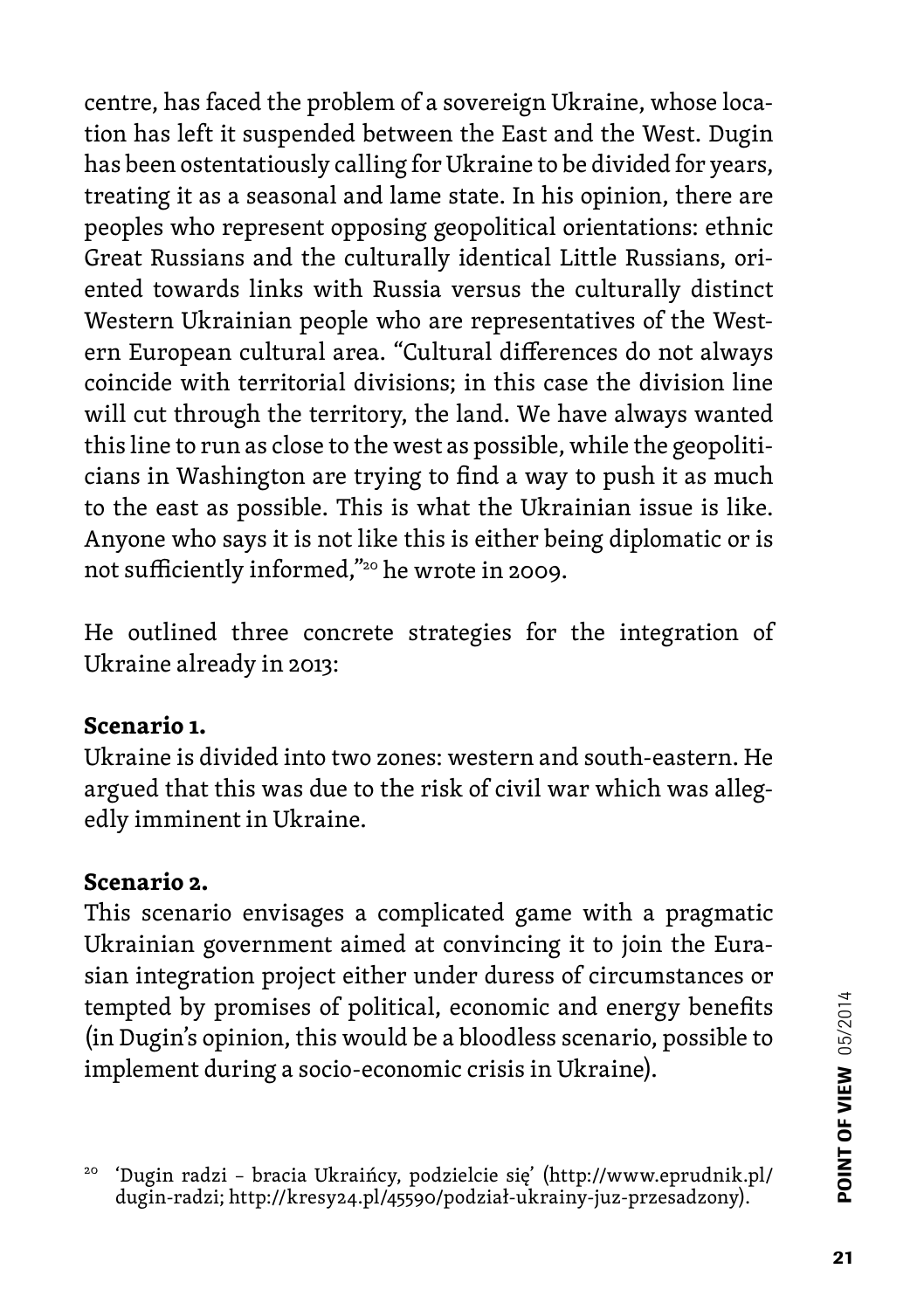#### **Scenario 3.**

This is a "vanguard" scenario as defined by Dugin or, to use Cold War terminology, a "subversive scenario". It envisages using Western Ukrainian nationalists. "Western Ukrainians by definition and in line with the traditional classification do not share the values of liberalism, individualism, tolerance, multiculturalism, human rights ideology and other post-modernist standards predominant in modern Western society. Ukrainian nationalism is the main obstacle to the implementation of the Eurasian integration project. However, the attempt has to be made to turn the poison into a cure and the enemy into a friend, since the Eurasian Union is conceived of as being a model which respects the tradition and the cultural distinctiveness of individual communities and peoples"<sup>21</sup>.

The internal crisis in Ukraine, as a consequence of the Euromaidan, has been viewed by both Dugin and Panarin as a turning point giving Russia a sudden stimulus to embark on its 'geopolitical march' as Dugin put it.

<sup>21</sup> Александр Дугин, 'Евразийский проект и его украинская проблема' (http://odnako.org/magazine/material/evraziyskiy-proekt-i-ego-ukrainskaya-problema/)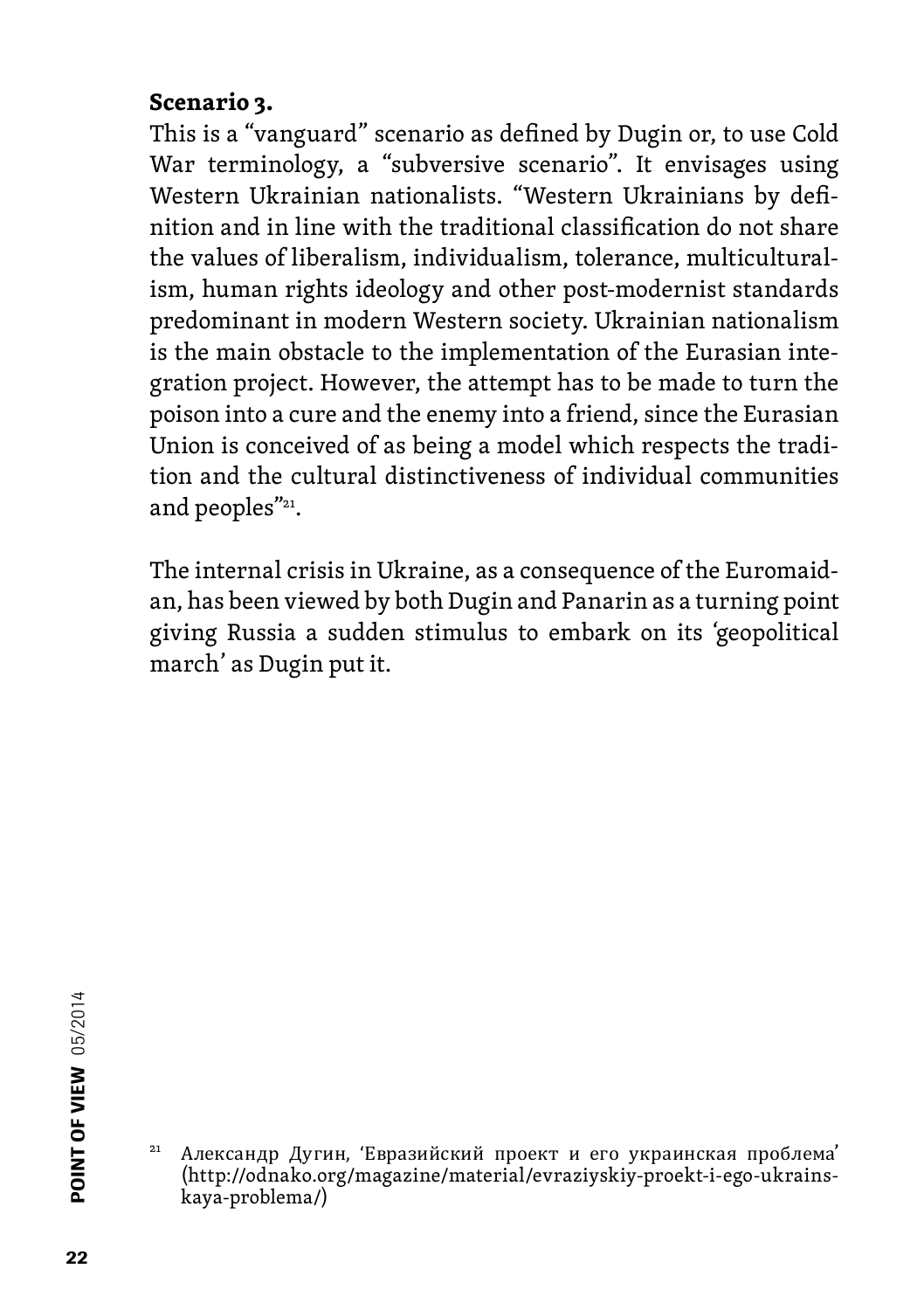# **II. Information warfare in geopolitical practice**

# **1. 'The technology of victory'**

During the formal meeting held at the Kremlin on 18 March 2014on the occasion of the incorporation of Crimea into the Russian Federation, President Putin spoke about "unprofessional and cynical Western moves destabilising the situation in Ukraine" and contrasted it to "peaceful action taken by Russia." Along with carefully selected members of both houses of parliament, those present at the meeting also included the heads of the secret service, members of the Security Council, diplomats led by Sergey Lavrov, the two leading representatives of geopolitics: Dugin and Panarin, as well as Dmitry Kiselev and other representatives of the media who had served the government well, secret service veterans, including Yevgeny Primakov, and representatives of cultural and academic circles. All politicians and officials who had contributed to the success of the 'Crimean operation' were present there. This was symbolic confirmation of the fact that secret and open sabotage and diplomatic channels as well as a successful media strategy had been in play in taking control over Crimea and its annexation. On the same day, Professor Panarin addressed a note entitled 'The Technology of Victory' to his discussion group on VKontakte portal (Panarin VK, 18 March 2014), in which he instructed his students as follows:

- **1.** "It should be especially strongly emphasised that, in comparison to August 2008, Russia took many precautions in Crimea to prevent the planned violent scenario from being implemented.
- **2.** Russia has found a recipe to counteract the colour revolutions which take the form of political coups.
- **3.** The world has been offered an alternative path of development, which is based on spiritual and ethical values.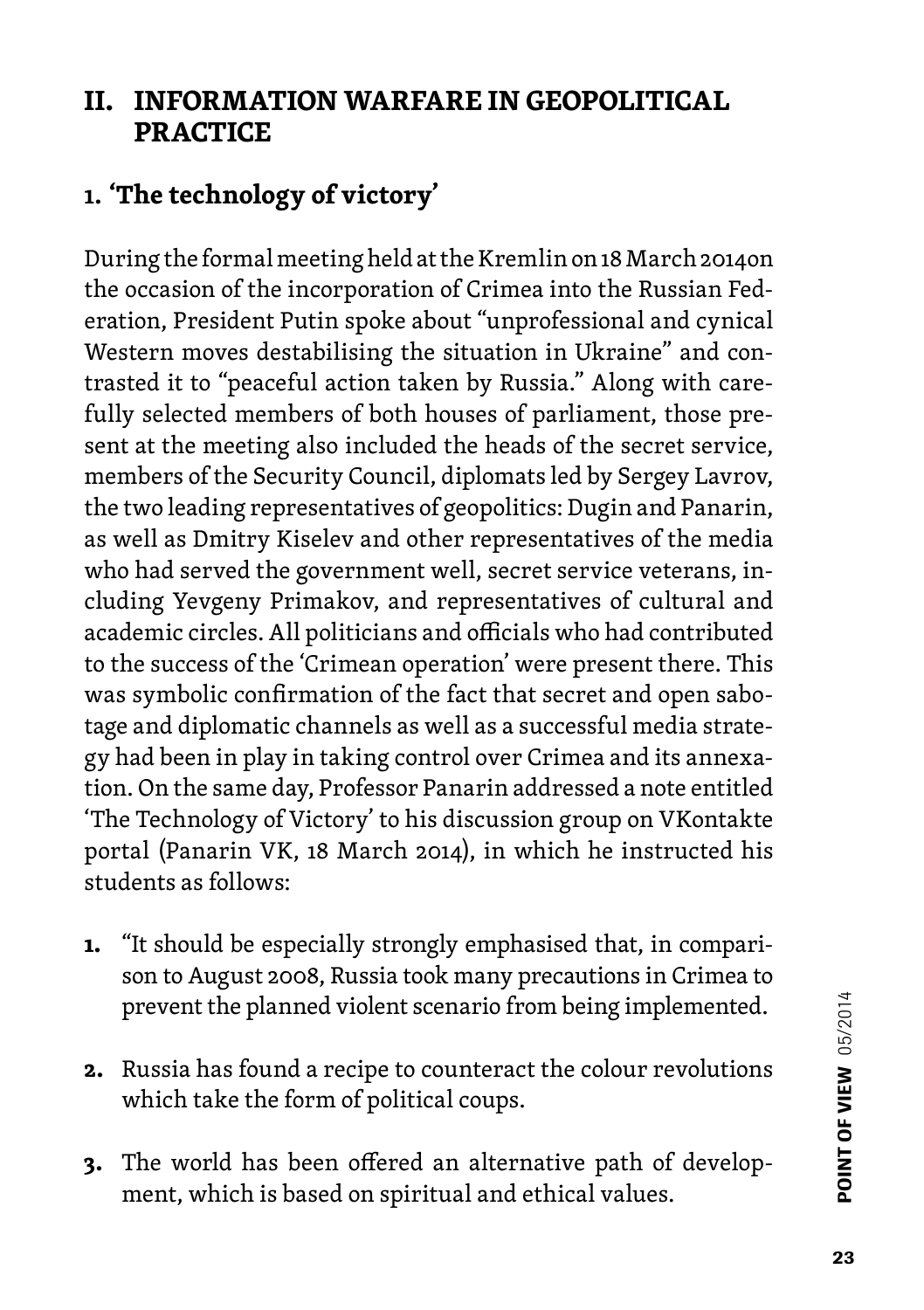- **4.** The Spirit of Valour has become crystallised: it has been possible to direct the accumulated impulse of Berkut's valour into the right channel.
- **5.** Russia's comprehensive actions on all fields of the counteraction of information (diplomatic, financial and economic, military, etc.) have been conducted in close coordination with and directed personally by Vladimir Putin."

Panarin consistently classified the Crimean operation as an element of 'defensive' information warfare. He admitted that this had been a combined (media, diplomatic, financial-economic and military), planned and coordinated operation. He suggested indirectly and metaphorically that there should be a consolidation of the Russian-speaking population of Ukraine, emphasising as he did so Berkut's engagement and 'valour' in this operation. He emphasised in the header of his 'Technology of Victory' note that Russia had not encountered any major obstacles while implementing its plans.

Representatives of the Russian media and secret services have made statements in a similar vein. Dmitry Kiselev announced on Channel 1 and on Rossiya-24 TV stations that "Barack Obama turned grey with fear." He also boasted that "Russia is the only power capable of turning the United States into radioactive dust." General Aleksandr Mikhailov, former head of the FSB's Directorate for Contacts with the Public, summed up the operation by stating the precise date of the opponent's defeat: 16 March (the date of the Crimean referendum) $^{22}$ . He specified the key elements of the 'Crimean' information war: the psychological factor, President Putin's personal involvement, blackmail and sanctions. "Information warfare has a multitude of components, both in real life and in virtual reality, elements of blocking the oppo-

<sup>&</sup>lt;sup>22</sup> 'Генерал-майор Михайлов об инфвойнах: Собака лает, караван идет, но мы не верблюды' (http://www.pravda.ru/news/society/21-03-2014/1201182 war-0/?m...).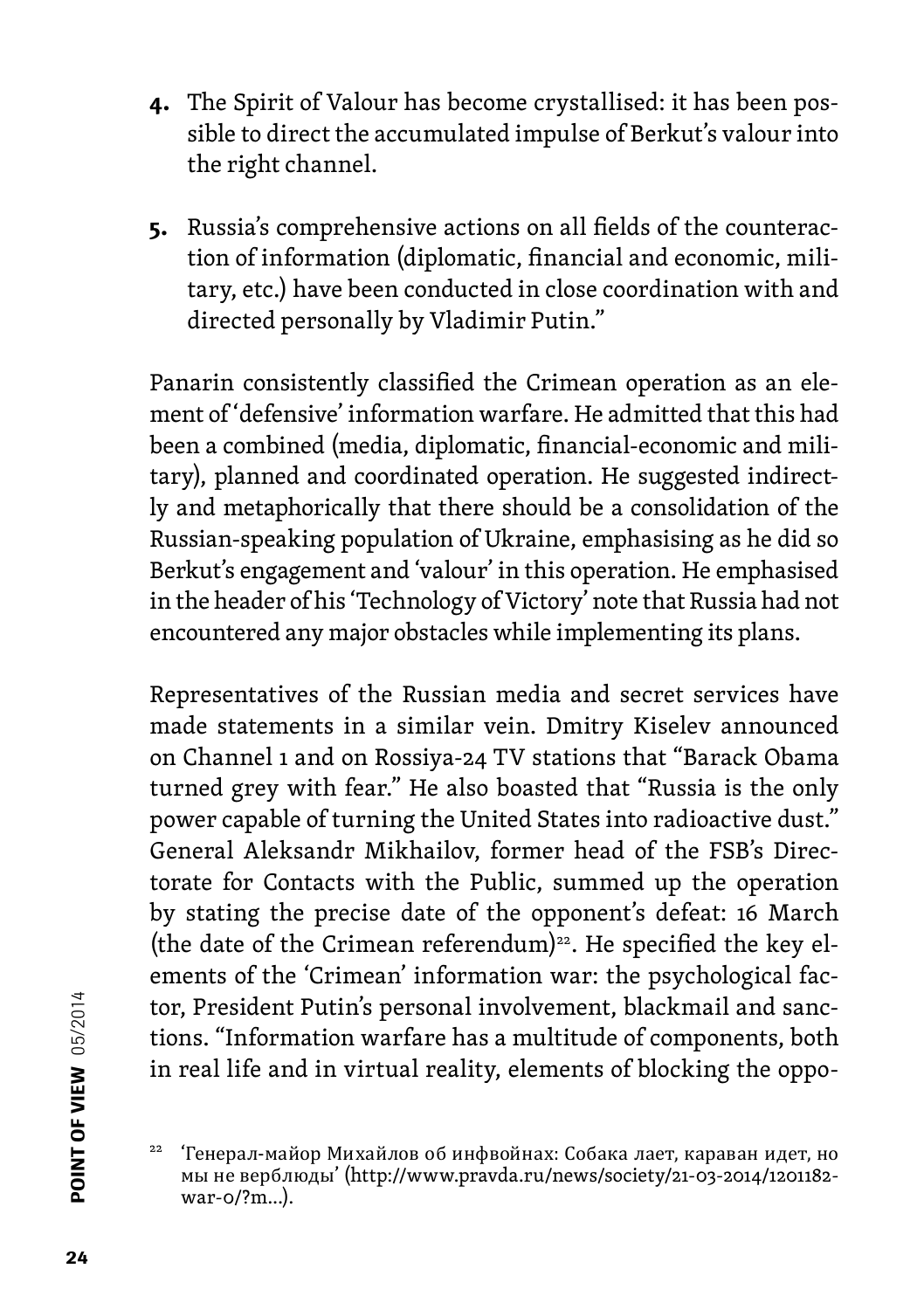nent's influence and elements of pressure (creating influence)," he concluded. **The quotations provided above confirm the opinion expressed by Western theoreticians: the balance of profits and losses sustained as a consequence of information warfare is inessential; instead, it is important how this result is presented.** The propaganda message was clear: President Putin fulfilled his plan with success; and this was success on the global scale.

### **2. Propaganda as the basic instrument of information operations**

Influence blocking and the application of pressure are notions used in information struggle technology and social control. *Spetspropaganda,* as we may see for ourselves, is the key instrument of this struggle: recent Russian information battles make clear references to those fought during the Cold War. They have also been conducted in line with the sociotechnical principles of successful propaganda, such as the **principle of massive and long-lasting impact** (the 'orange plague' and 'Banderivtsy' propaganda stereotypes have been incessantly reiterated since 2003), the **principle of desired information** (Russians and Russian-speaking people expect that their rights should be protected, so they believed the manipulated information that the Russian language had been banned), the **principle of emotional agitation** (bringing the recipients of the message to a condition in which they will act without much thought, even irrationally), the **clarity principle**  (the message is simplified, uses black-and-white terms, and is full of loaded keywords, such as Russophobe), the **principle of supposed obviousness** (causing the propaganda thesis to be associated with created political myths: the Russian spring equals patriotism, Banderivtsy equals fascism, Maidan equals chaos, etc.).

Given Russian reality, where the state controls most of the traditional media (television, radio and newspapers), propaganda techniques can be used without any major obstacles. The news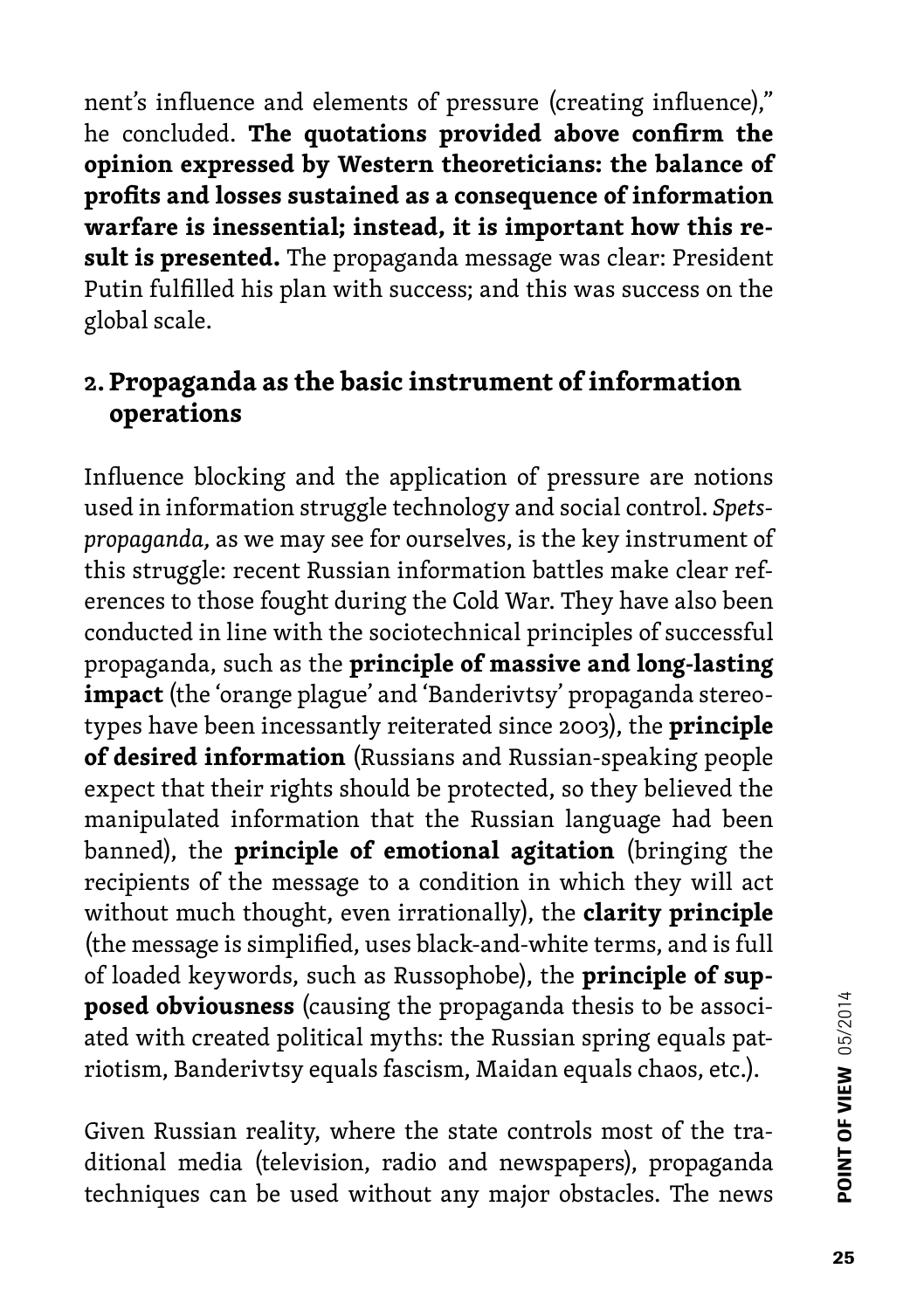presented in them is moderated by political technology specialists, who decide which information could help achieve certain goals, and which should be blocked as harmful. The situation in online social networking media, where the users themselves can create information, is quite different. Independent information can be found on blogs, discussion forums, Twitter, Facebook, etc. These sources provide information in real time and have become influential opinion-forming media, since they enable interaction between the users. Computer tools also enable automatic replication of information and propaganda memes to any posts and addresses.

### **3. Network propaganda operations**

Social networking media are viewed as the main sector of 'anti-Russian' propaganda since they offer the possibility to post alternative information and to exchange opinions in public. The portals and online discussion groups on Runet are an object of organised action, which has been a known fact for a long time<sup>23</sup>. One example of this action is the netwar portal http://rossia3.ru/. On 10 March, Aleksandr Dugin posted a text entitled 'The Rules of Polemics with the Internal Enemy', instructing that: "It is obvious that we have two camps in our country: the patriotic camp (Putin, the people and US) and the liberal-Western camp (THEY, you know who). WE want a Russian Crimea and a Russian Ukraine, and oppose the USA, NATO and liberalism. If necessary, we will also support war (although the softer way is better to secure our strategic interests). THEY declare themselves against war, for a free Ukraine (free from us), against Putin (as a patriot), for liberalism, the 'civilised West', the USA and the EU. We are Russians and we support Russians, while THEY are against Russians. A system of synonyms to be used in polemics should be developed. However, it should be kept in mind that such synonyms need to be symmetrical. For ex-

<sup>&</sup>lt;sup>23</sup> See for example: Анна Полянская, Андрей Кривов, Иван Ломко, 'Виртуальное око старшего брата. Попытка исследования' (2003) – royallib.ru, gramoty.com; 'Цепные собаки зоны Ру', *Новая газета*, 23 October 2009; 'Где живут тролли. И кто их кормит', *Новая газета*, 7 September 2013.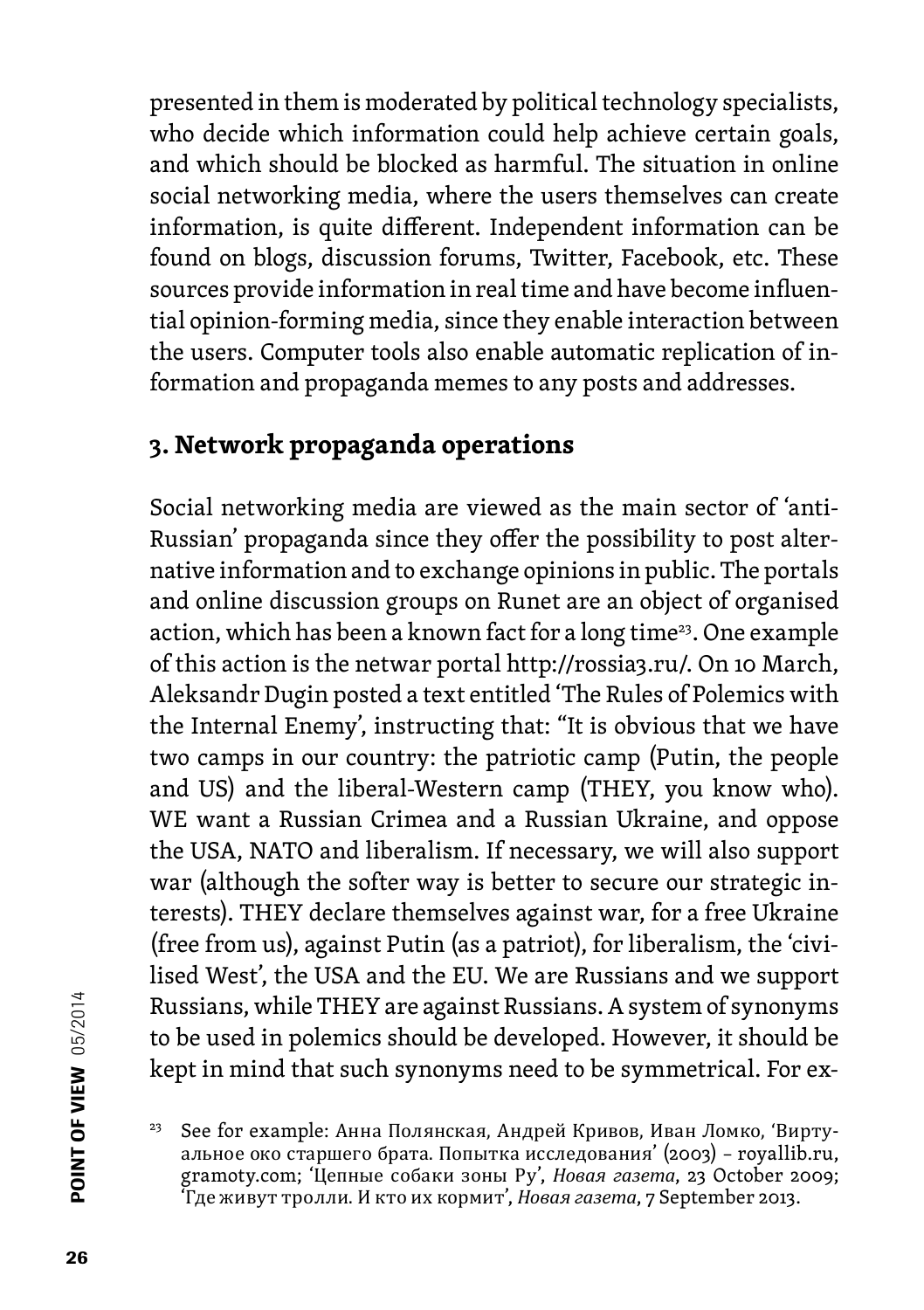ample, THEY call us 'patriots', and WE in response use the terms 'liberals' and 'Westerners' (Russian *западники*). If THOSE WHO ARE NOT US call us 'nationalists', communists', 'Soviet', then our response will be: 'agent of US influence' and 'fifth column'. If they use the term 'Nazi' or 'Stalinist', our cold-blooded response should be 'spy', 'traitor', 'how much did the CIA pay you?' or 'death to spies'. If THEY start immediately from the 'Russian fascist' or 'Stalinist' level, let novice but aggressive polemists respond to them. Such arguments are used by intellectually limited people, so entering into a discussion with them is a waste of time. An automatic patriotic trolling software, demotivators, memes and virus video showing Navalny in front of the US embassy or the ugly mugs of the editors of Echo Moskvy or similar visual agitation materials for beginner level patriots could also be used against them."

The analysis of this instruction and opinions expressed by participants of the 'information front' online provide even greater grounds for the conclusion that the rules of online propaganda are the same as the ones used in traditional media. Net propaganda is based on the disinformation, manipulation, information fabrication, verbal provocation and intimidation techniques described by Panarin. Emotional and hateful language is used in online news and polemics. They contain numerous obscenities and abusive vocabulary, such as 'pederast' or 'liberast'. Biased and tendentious interpretations of events are also highly prominent in them. The cult of Putin as Russia's successful leader and defender is clearly visible. The picture of the world is simplified and painted in black and white (where the diabolic West is black, and Russia is white). The image of the ideological opponent is clear and deprived of empathy. The opponent is discredited not only ideologically but also aesthetically ('that Bandera creep', 'the editors' ugly mugs'). Propaganda also performs discrediting (opponents) and the accrediting (inspirer) functions. These functions have an impact on its role in image-building (PR), agitation and propaganda. It needs to be stated in this context that **Russian strategic innovations concern primarily the 'organisational component': since**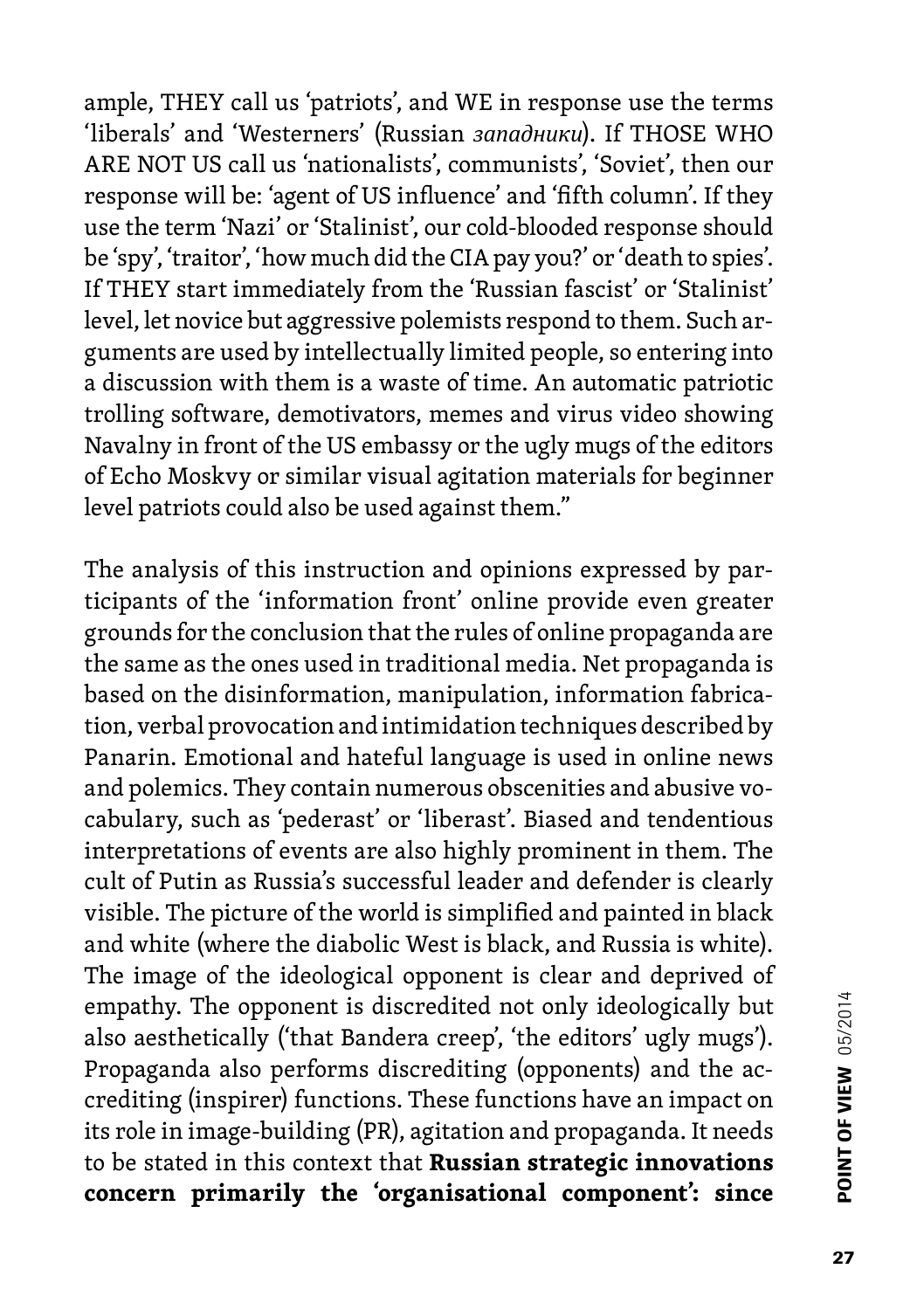**there is no civil society in Russia, informational '***spetsnazes***'**  (as defined by Panarin) **are formed by** polittechnologists **and socalled 'opinion leaders'**. The aforementioned 'netwar portal' is at the same time the portal of the Eurasian Youth Union, a paramilitary youth organisation founded by Dugin in 2008. Network Headquarters is its chief authority.

# **4.'The Dugin network'**

The netwar portal http://rossia3.ru/ is linked to the International Eurasian Movement's portal http://evrazia.org/ and the netwar portal of the National Bolshevik Party http://nbf.rossia3.ru. This in turn contains links to http://nb-info-ru, i.e. the information portal of the National Bolshevik Party and its numerous network clones [http://nppinfo.com, http://nbpinfo.com, http://nazbol. org, http://нацболру.рф, http://nbkurs.ru], and to http://oprichnsk.narod.ru (the website of Ivan the Terrible Brotherhood's 'Oprichnina') and http://patriot-af.livejournal.

The news and analytical portal evrazia.org contains links to other portals of the Eurasian Movement (http://evrazia.info/), Vehi TV portal (http://vehi.tv/index.php?module=main); Eurasia TV portal (http://www.evrazia.tv/) and Knigi Evrazii portal (http:// www.evrazia-books.ru/). All of them contain links to Dugin's publications and publish recent announcements made by the leader and his associates.

In turn, Dugin's academic achievements can be accessed on the websites http://konservatizm.org/ and http://ru-neokons.livejournal.com/ (the site of the Centre for Neoconservative Studies), the analytical portal http://geopolitika.ru and the multimedia portal http://www.socium.tv/node/40. His articles and announcements are also tweeted and posted to social networking services (Twitter, Facebook, Odnoklassniki, VKontakte), where he has created his discussion groups. Dugin was an especially active opinion leader during the Russian intervention in Crimea.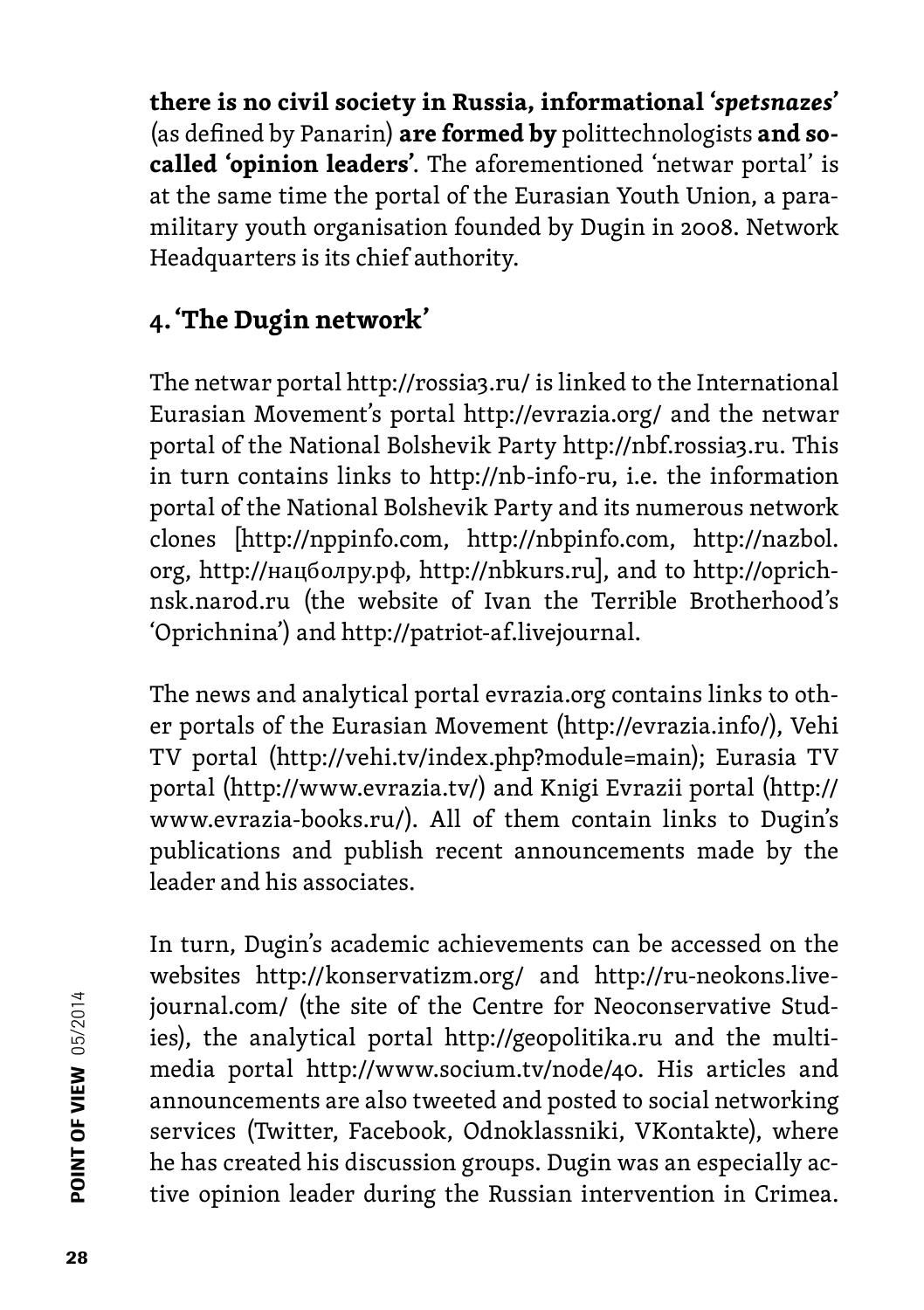His geopolitical analyses provided grounds for all the theses put forward by official propaganda: for example, he claimed that the de-Russification problem had emerged in Ukraine, and appealing that Russian patriotism should be accorded the rank of 'scientific patriotism' (such as that of 'scientific communism'), etc.

The extensive network of online contacts has helped Dugin gain a great number of fanatic supporters (judging from the opinions expressed by them online), which are grouped into a form of 'spiritual colonies' – from fascism-inclined 'Natsbols' through sociology and philosophy students from Moscow University to foreign fans of his fourth theory and Eurasianism (for example, the Polish portal xportal.pl). They form separate chains of information impact, and these chains form a homogenous communication network. They are mobilised to act, and their online actions are extremely dynamic, aggressive and uncompromising.

### **5. Network institutionalisation**

There is a huge gap between online civil society and information *spetsnazes.* Instead of spontaneously formed discussion groups, these are organised and hierarchical structures controlled by headquarters and commissioners. Part of the formal and informal movements and organisations which share Dugin's views established the 'Russian Spring' Coalition on 13 March 2014. The founding declaration was signed by: Valery Korovin (Centre for Geopolitical Expertise), Aleksandr Notin (head of the Cultural and Education Association 'Pereprava'), Aleksandr Bovdunov (federal commissioner of the Eurasian Youth Union), Vladimir Khomyakov (co-president of the Velikoye Otechestvo party), Andrei Kovalenko (leader of the Eurasian Youth Union and the Natsionalny Kurs party), Alexey Zhilin (leader of the Conservative-Right Association), Aleksandr Shtilmark (head of the Black Hundreds organisation), Anton Yermolayev (leader of the National Alliance), Aleksandr Matyukhin (leader of the Samoderzhavnaya Rossiya movement) and Dragan Stanojevic (leader of the United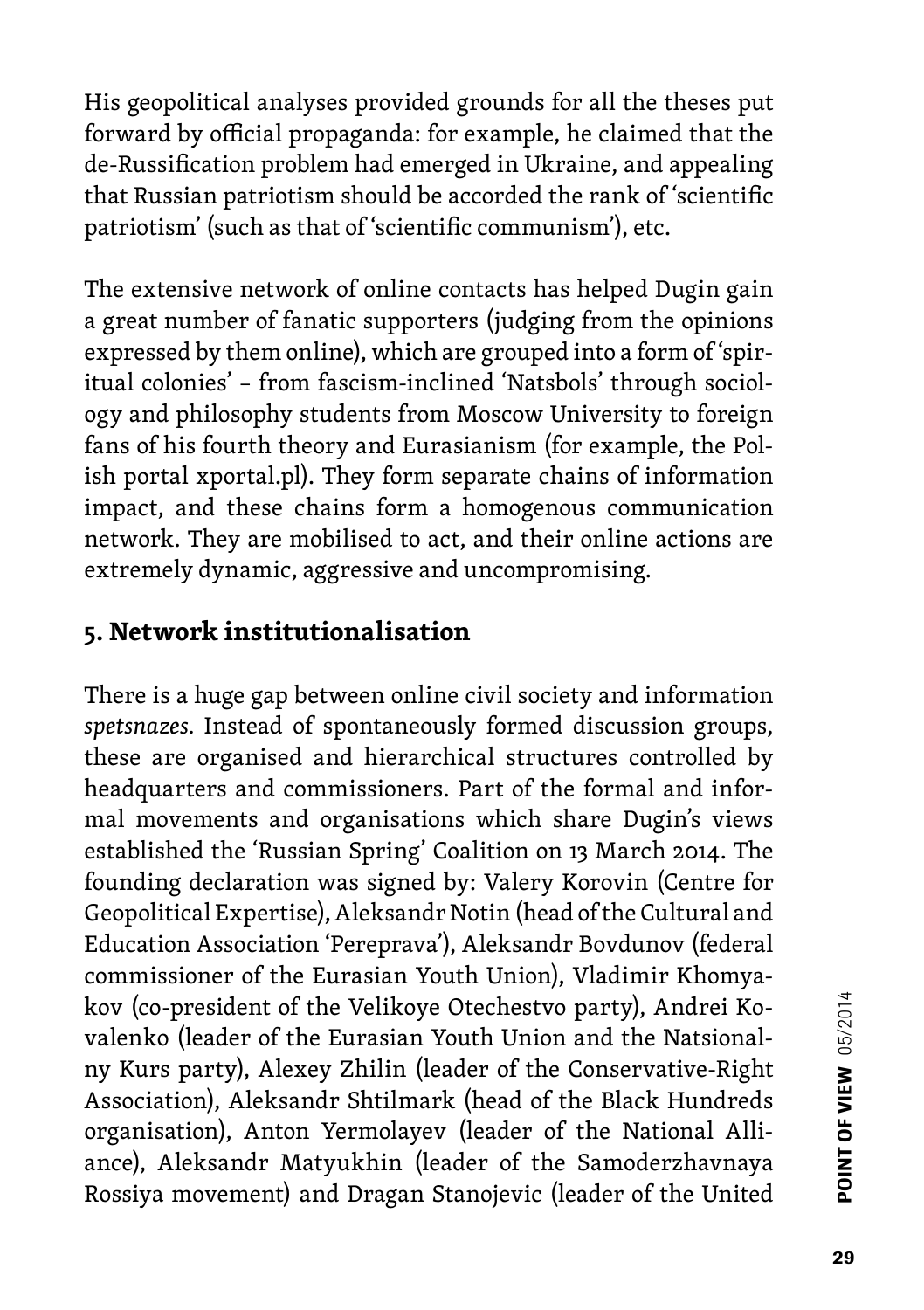Serb Diaspora of Eurasia). The list of signatories proves that this is quite an eclectic alliance: of conservative radicals with leftists, nationalists and monarchists, and of experts with militants.

Institutionalised forms of operation of the organisations which fit in with the Eurasian ideological trend make it possible **to use the so-called 'swarm technology' online.** The network headquarters guides 'its' people, controls them, corrects their statements and gives them instructions. They are used for the Kremlin's political purposes, motivated by the patriotic mission. This technology is also successful because it has massive coverage: Dugin's network is just one of a multitude of similar 'swarms' which sing the Kremlin's propaganda songs written for many voices. In this context, it is worth mentioning the portal which specialises in the information warfare topic – http://ruxpert.ru. A long list of pro-Kremlin internet forums (http://aftershoc; http://avanturist. org; http://vmestepobedim.org; http://kontra20.ru; http://odnako.org, http://ruska-prawda.com, http://politrash.ru) and blogs written by so-called 'patriots' (see for example: http://nstarikov. ru/blog/9558) can be found on this portal.

A great deal of attention has recently been given to Russian diaspora portals which have joined in Russia's information warfare (http://baltija.eu, http://glagol.in.ua, http://imperiya.by and others). Yuri Baranchik, an ethnic Russian from Belarus, who until recently presented himself as an administrator of the imperiya. by portal, now signs his texts as "executive director of the Information Warfare Institute, Moscow." Many new news agencies and portals have been created. For example, the agencies Rex, ostkraft.ru, cominf.org and probably also regcomment.ru, zapadrus.su, iines.org and stoletije.ru originated from Regnum, the news agency targeted at countries in the near abroad and Russia's north-western neighbours. They are linked in that they share the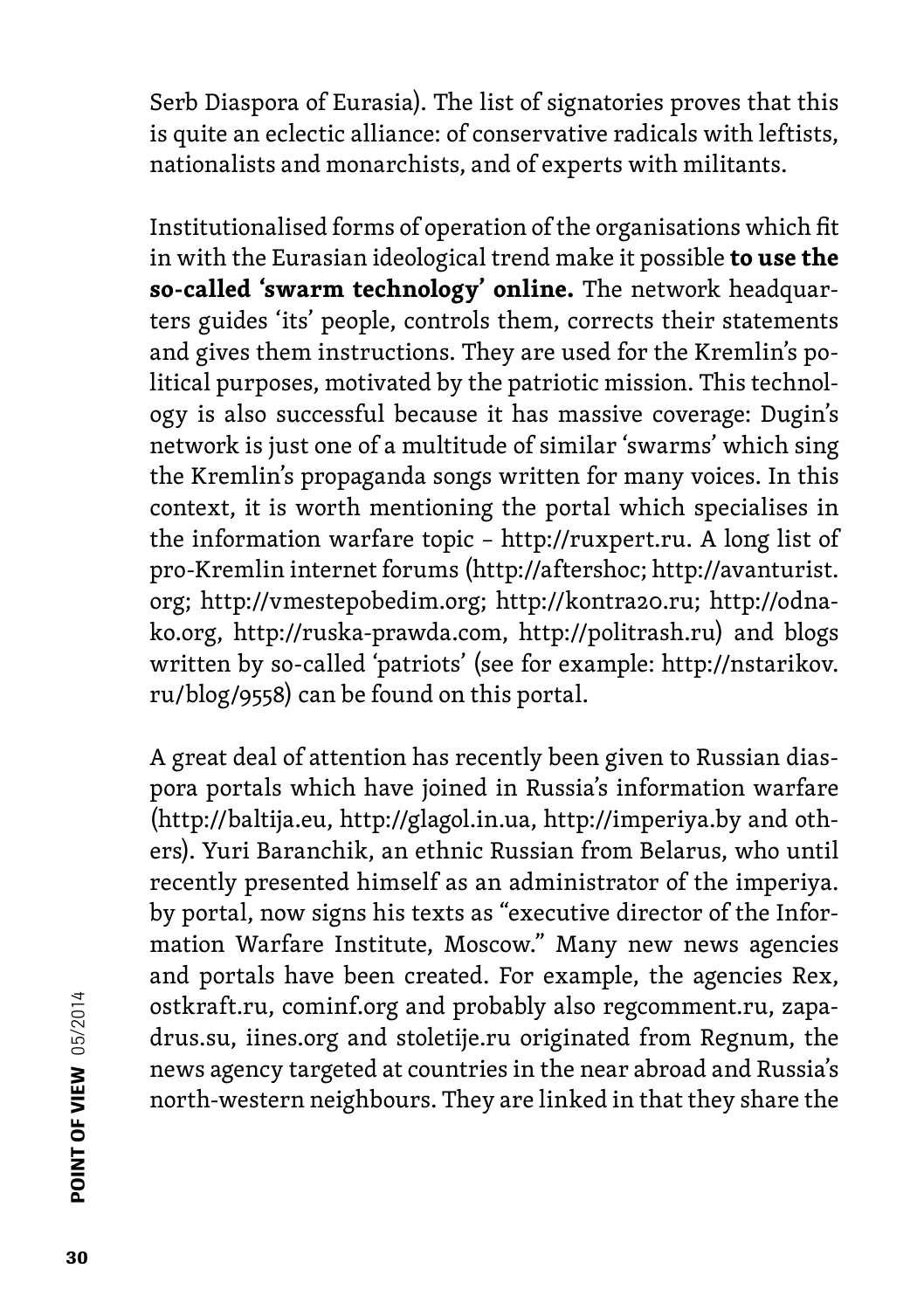same group of experts (opinion leaders), a long list of whom can be found on IA Rex website<sup>24</sup>.

# **6.Innovations in real life**

Innovations can also be observed in real life. Disinformation through action is an equivalent of verbal disinformation used for propaganda purposes. For example, two 'peace marches' were seen in Moscow on 17 March 2014: a demonstration of opponents of the incorporation of Crimea and a 'peaceful' demonstration, as Russian television branded it, held by the paramilitary organisation 'The Essence of Time' led by the fascist-leaning Stalinist, Sergey Kurginyan. Participants of the 'competitive' peace march were wearing red jackets with military-styled shoulder boards, with stars and the letters SV embroidered on them (standing for "The Essence of Time", which is *Суть Времени* in Russian). Around 15,000 people participated in this demonstration according to estimates made by the daily, *Moskovsky Komsomolets*. Other media reported that the office of the Moscow mayor had granted consent to a demonstration of 4,000 people. Young people and war veterans were marching in equal columns – they evidently hold drills before such events. After the parade, the participants of the march stopped at Revolution Square to listen to a speech by Kurginyan. Among what he said was: "The government in Kyiv is formed by Bandera scum, who extend their dirty hands as a Nazi salute. (…) There will be no Maidan in Moscow. We shall not allow this."

The so-called **'nice men'**, the armed military officers wearing uniforms without insignia, who came to Crimea at night between 1 and 2 March, were also engaged in active disinformation. They occupied the airport in Sevastopol in order to defend it, as they explained, from an "air assault by Bandera commandos from Kyiv." The airport's press service announced in the morning that the "soldiers were very nice, and when they had made sure that the

See: http://www.iarex.ru/experts/ - accessed on 26 March 2014.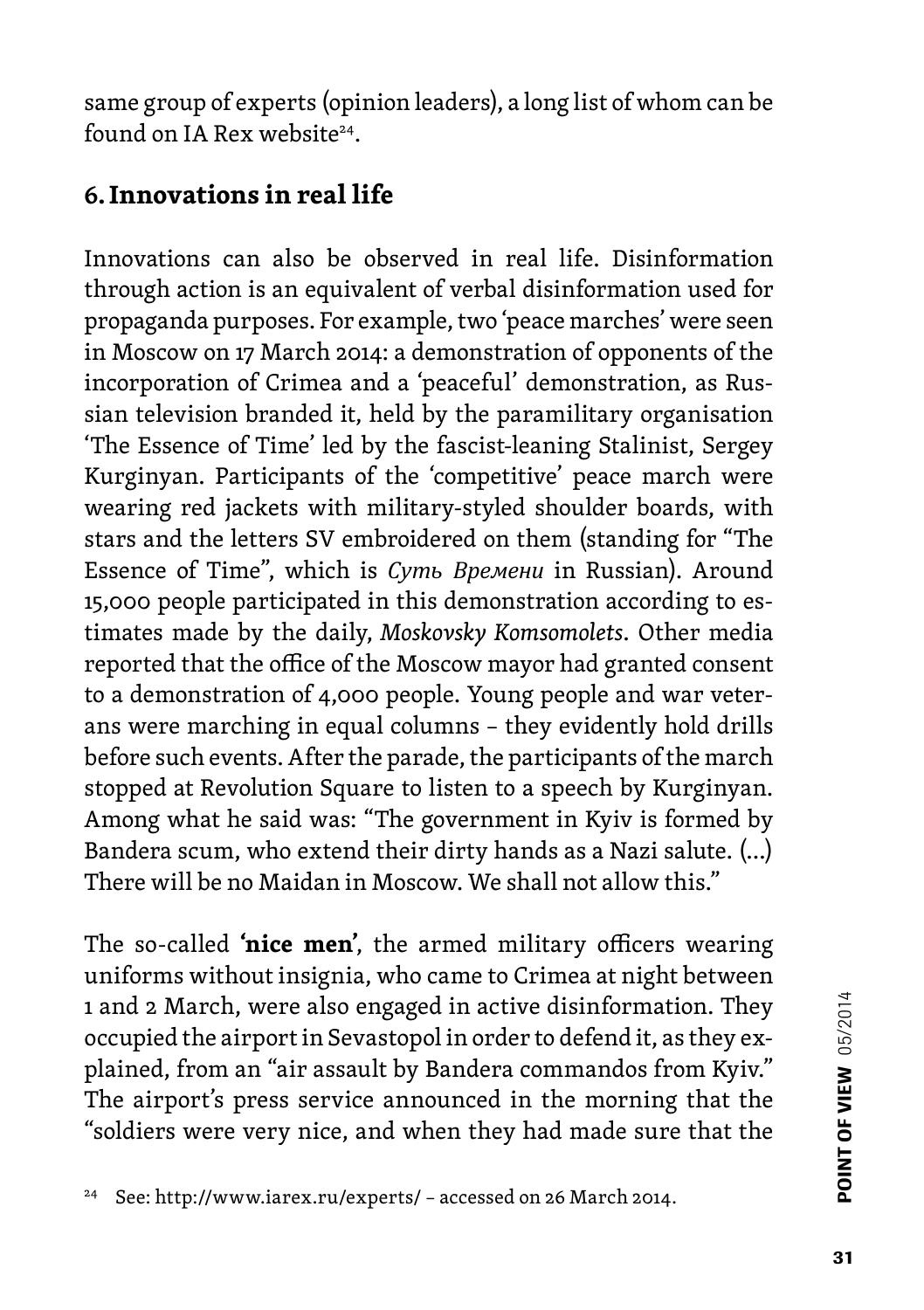airport was under no risk of air assault, they apologised and left the airport." When this news was spread across the globe, they came back to the airport and occupied other strategic facilities in Crimea. The 'nice men' have also been used in propaganda as an example of bloodless solutions to the problems in Crimea. President Putin has also mentioned them: "Around 100 people were killed during the 'peaceful Maidan', while no one was even injured at the time of the so-called 'military intervention' in Crimea."

Some of the elements designed to reinforce propaganda (the red jackets, Saint George ribbons and the 'flag holiday') belong to the symbolic and socio-cultural sphere which unites Russians and the Russian-speaking citizens of the countries which emerged following the collapse of the USSR.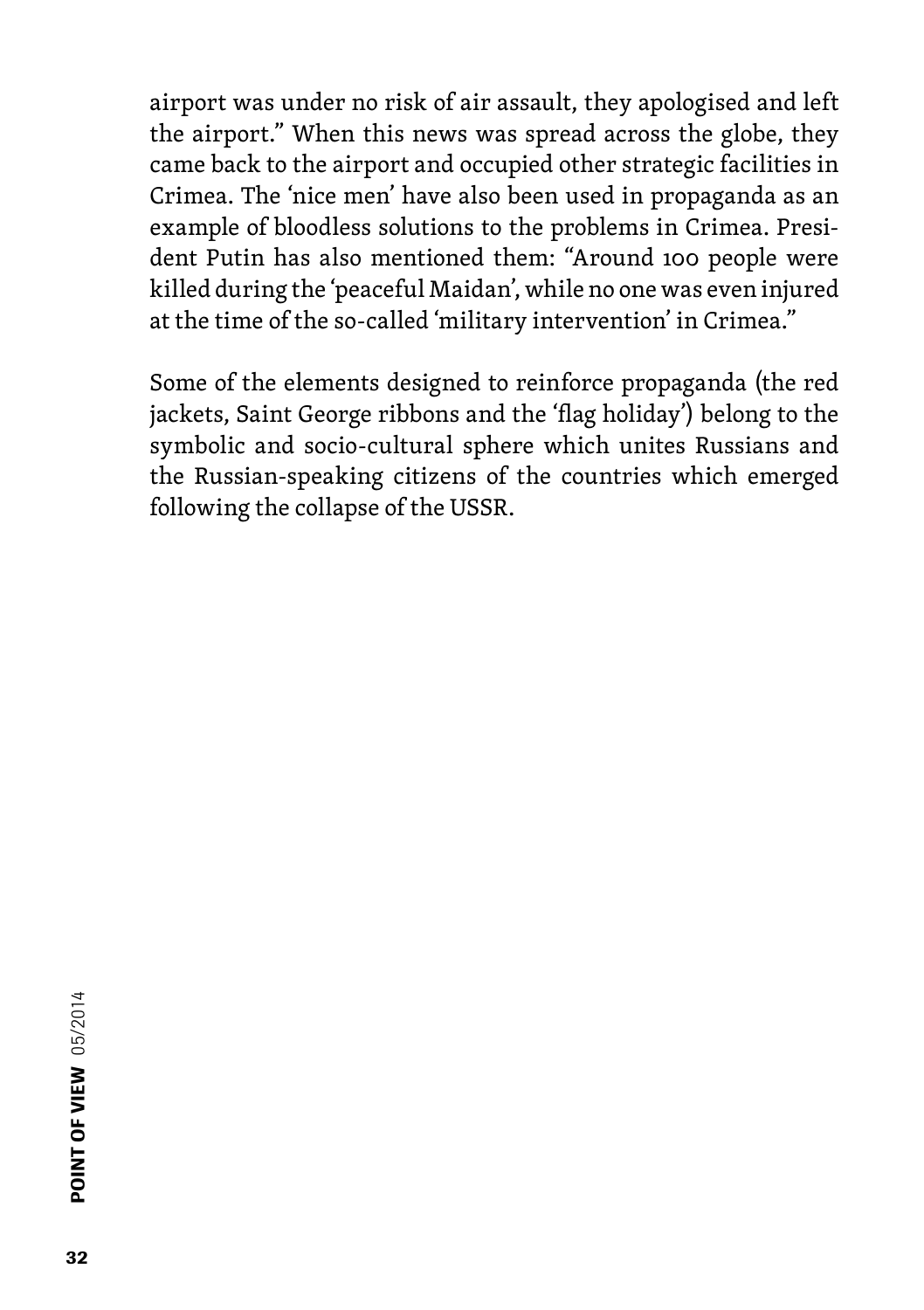# **Conclusion**

### **State policy**

The incorporation of Crimea and the information warfare that accompanied it were an effect of the policy aimed at strengthening the state, reconstructing Russia's spheres of influence and mobilising the public; this has been consistently applied for years now. It has also been conducted in tandem with the policy outlined in the Information Security Doctrine in 2000, which lists among the key threats "the spread of disinformation about Russia and the federal state authorities." The presidential programmes launched over the past few years have also been used to neutralise 'information warfare' waged against the Russian Federation. These programmes include "Building a positive image of the Russian Federation," "Improving Russian information security" and "Building a single information space in Russia", and have been employed by President Putin to serve the purposes of reinforcing the civil identity of the multi-ethnic population of the Russian Federation<sup>25</sup>.

The external dimension of this policy is an effect of the Kremlin's belief that attempts are being made to influence the processes taking place in Russia and the post-Soviet area. The 'scientific' grounds for this belief are provided by the geopolitical doctrine which calls for informational aggression to be directed mainly against Russia's geopolitical opponents (the West – above all, the USA and NATO).

This policy is also strongly influenced by the power elite whose careers started in the secret services; they have adopted a strategy of rivalry with the external world. Manifestations of this strategy include: the act on non-governmental organisations funded by foreign entities, which must be listed in the register of 'foreign

<sup>25</sup> Kremlin.ru, 12 February 2013, volgapress.ru, 9 February 2013.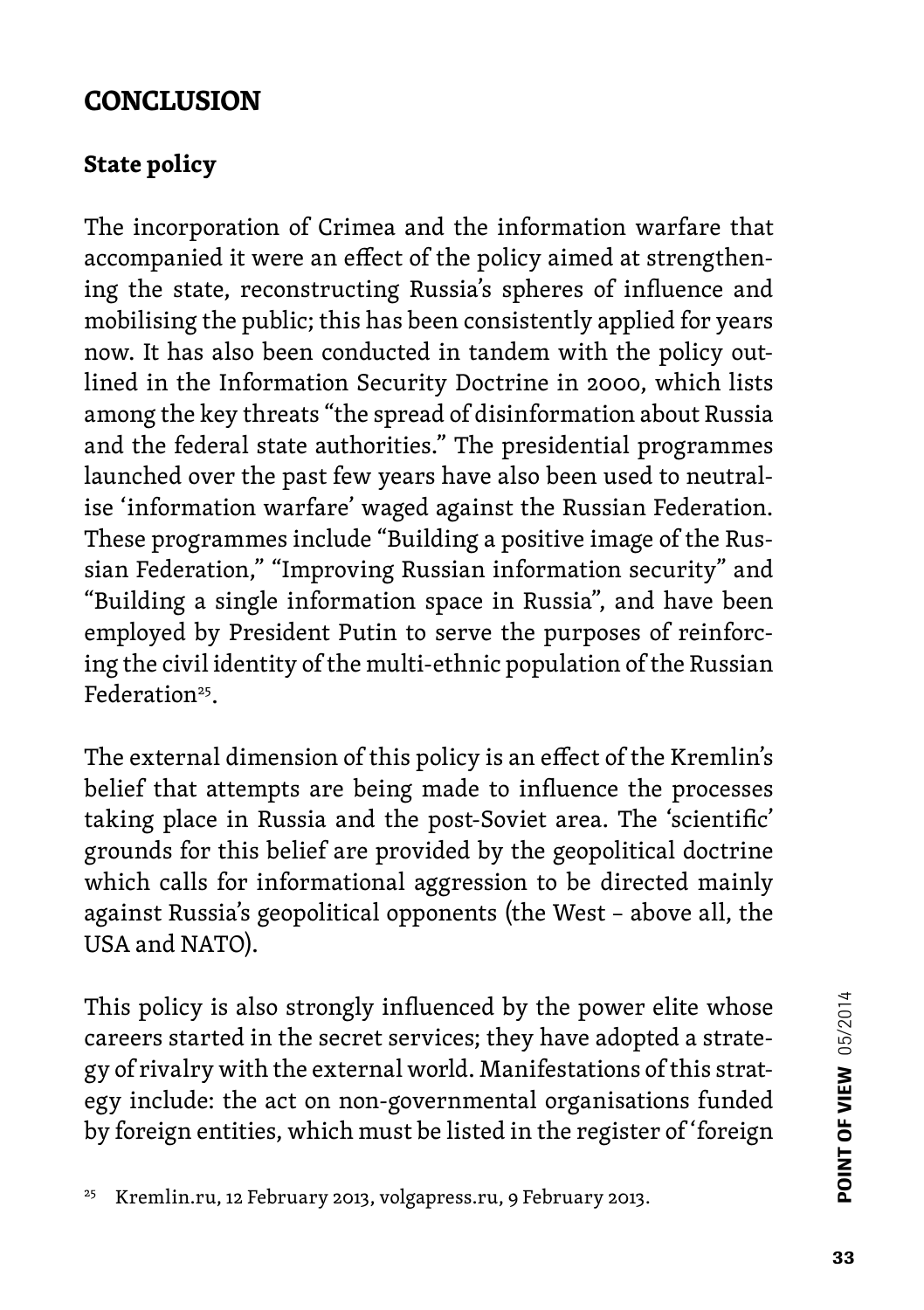agents' (2012), the anti-gay act (2013), and above all the consistent building of the scientific and research base dealing with information warfare, as well as developing the base to ensure organisational, media, ideological, legislative, diplomatic, social, academic and culture circles' along with other support.

### **An old product in new packaging**

The recently observed Russian information and network warfare should be viewed as a product of traditional political technologies which have been in use for years and which were inherited from the USSR. The contemporary Russian informational geopolitics, which uses in its theoretical deliberations a kind of 'ideological newspeak', clearly draws upon Soviet psychological warfare and Soviet mental stereotypes. It had to take into consideration new media tools (the Internet). However, these innovations primarily concern the organisation of activity within the network. Propaganda remains the key instrument of information warfare. Its distinctive features are language (the language of emotions and judgments, and not of facts), content (compliance with the Kremlin's official propaganda) and function (discrediting the opponent). One might wonder whether this instrument could make it possible for Russia to launch a new ideological crusade in the West. The Russian propaganda message is rather incredible and easy to verify in the era of new technologies. Furthermore, the propagated ideas are not appealing. However, the ideological newspeak based on disinformation falls on fertile socio-cultural ground in the East.

### **Russia's allies**

The Russian-speaking diaspora, who have maintained cultural and emotional bonds with Russia, was Russia's main ally during the Crimean operation. The linguistic space where Russian is used was also one of the factors which contributed to the successful action. This is also a convenient information and media space,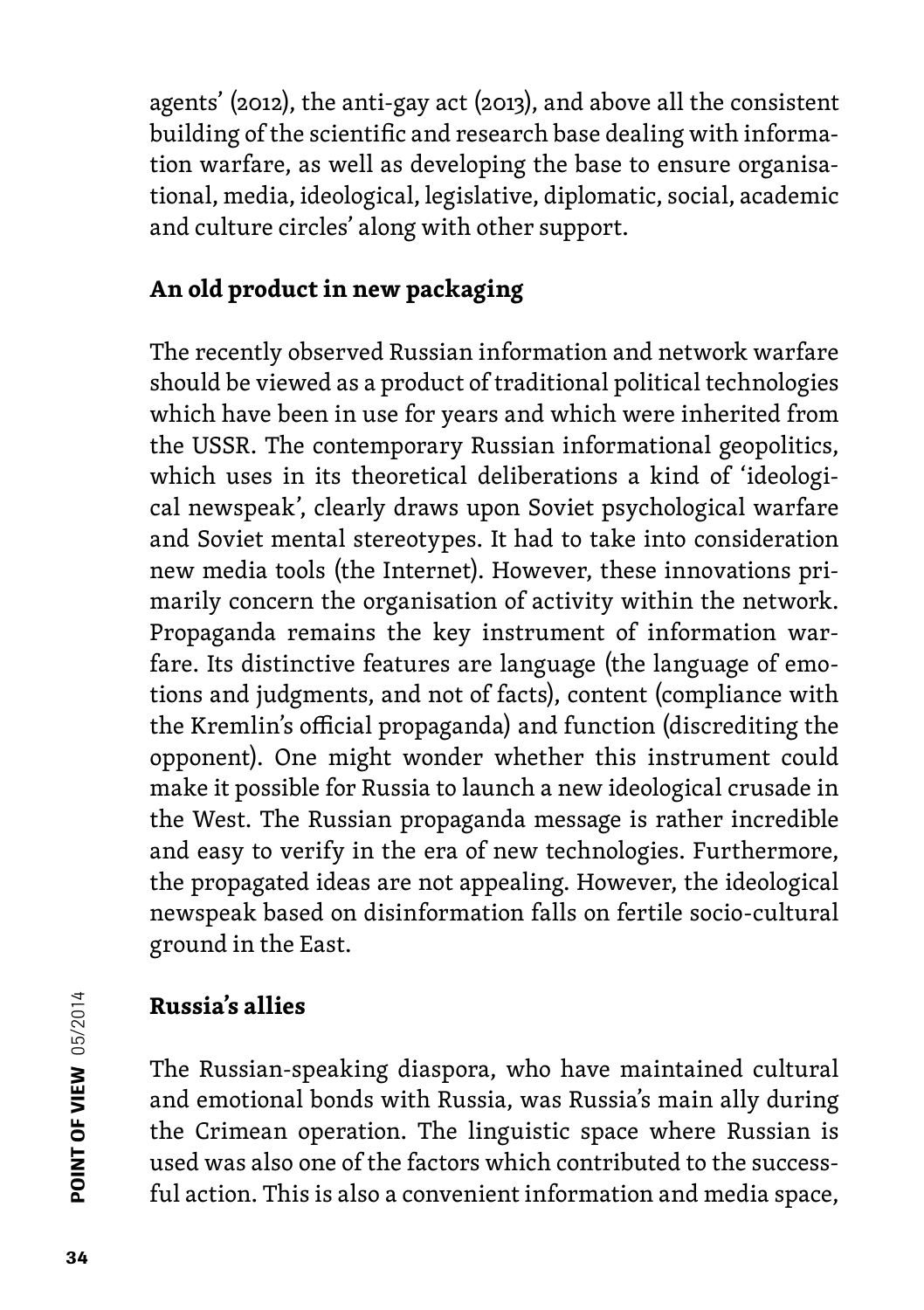and one receptive to Russian propaganda. Furthermore, the post-Soviet area (including Ukraine) is also thoroughly reconnoitred and permeated with the aid of agents of influence originating from the multitude of Russian diaspora organisations. The viewpoint of Russian-speaking citizens of Ukraine facilitated Russia in the achievement of its goals during the Crimean operation. They have been won over as a consequence of long-lasting propaganda backed with sabotage actions in Crimea. However, Russia has resorted to military solutions, forcing those unconvinced into obedience, even here, where the public is receptive to its ideas.

The Western public is less receptive to Russian disinformation: they have not been convinced by Russian argumentation that the annexation has saved Crimea from the cruelty of "Banderivtsy and fascists from the Maidan." They are fully aware that the 'new' project of 'conservative revolution', i.e. de-Americanisation of the world, including Europe, being promoted by Russia, is unattractive, nothing new and in fact means setting the partition lines between the spheres of influences.

It is however worth noting the fact that the message addressed to the West is modified and spread via specialist media (The Voice of Russia and TV RT). The official websites of Russian institutions, for example the Ministry of Foreign Affairs, which interprets current affairs in a more sophisticated manner, are also targeted at the Western audience. Disinformation provided here has been and will continue to be more difficult to decipher. In the case of the Voice of Russia radio station and TV RT, disinformation is also spread by local opinion leaders. Different wording is used here, but manipulation is also inherent in this wording ("Russians have the right to be patriots, as well," "the government wants Russia to be rich and free," "the power of Putin and the Kremlin is based on the people's choice"). This wording draws upon generally respected values. Russians also play on the various motivations of various social groups in the West (using pacifists' fear of war, politicians' fear of unpredictability and entrepreneurs' fear of losses;